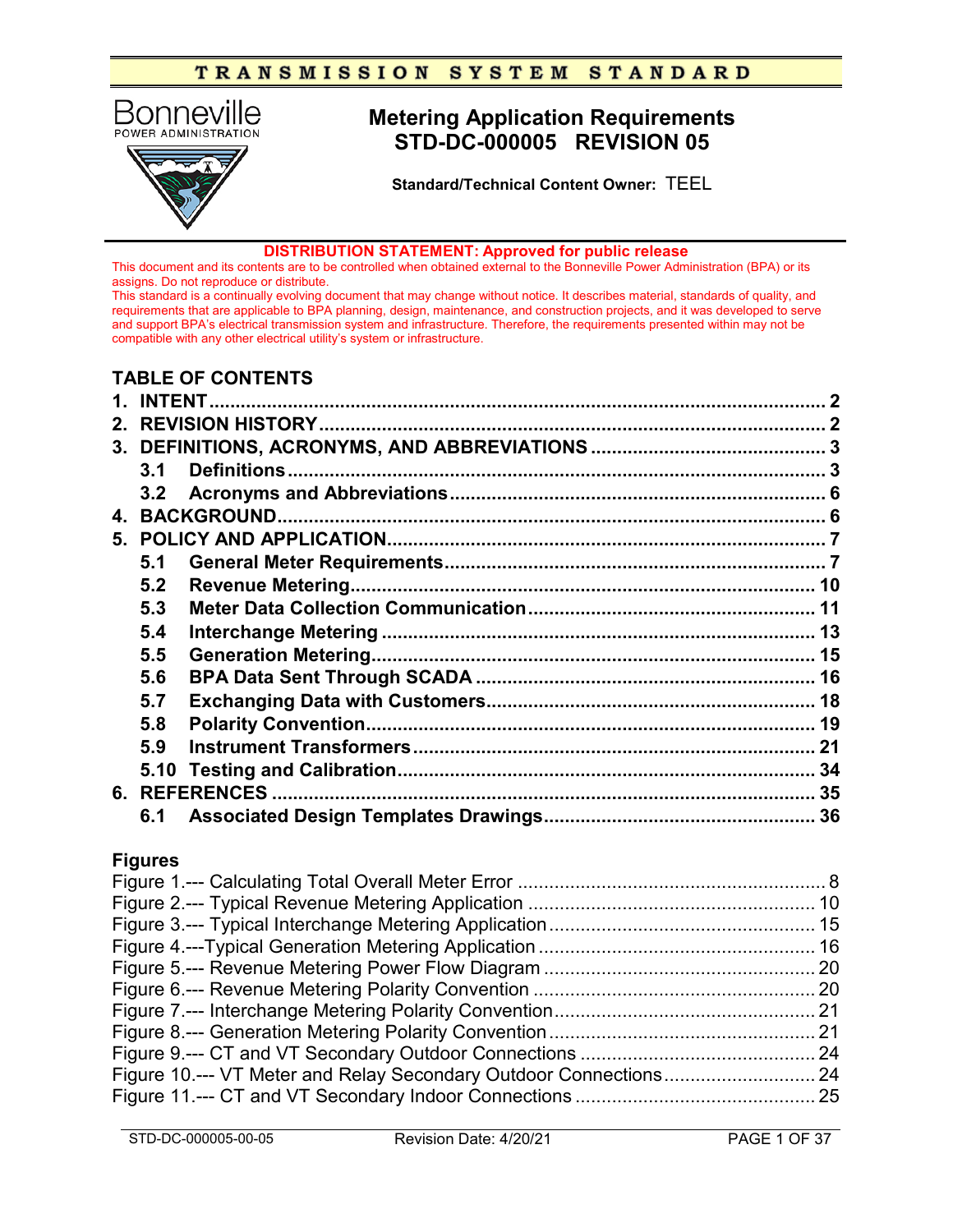| Figure |  |  |
|--------|--|--|
|--------|--|--|

# **1. INTENT**

The purpose of this standard is to enable Bonneville Power Administration (BPA) to provide a single application document for both BPA and customers for revenue, interchange, and generation integration metering. For interchange metering, installations will comply with current NERC Standards for Operating Interconnected Power Systems. BPA expects customers to follow the intent of this metering guide as required by their customer contract.

This standard covers the installation of revenue, interchange, or generation integration meters, in either customer or BPA sites, communications to such meters, use of outputs from such meters, current and voltage transformer requirements for metering, and all associated ownership, maintenance and testing issues of such meters.

This standard applies to both new and revised metering installations. Existing meter installations are grandfathered under previous standards and BPA will evaluate on a case-by-case basis as necessary.

This standard will be revised as technologies change.

This document is owned and maintained by Substation Engineering at BPA.

### **2. REVISION HISTORY**

- Revision 05 (Current Revision) , 04/20/21: Updated to include the SEL-735 meter templates, tables and figures updated, duplicate information removed, communication protocol updates to include DNP3 for analog meter data, Hourly kWh Data via SCADA option, and a reorganization of the information. Changed the Title of this policy from "Guide" to a "Requirements" document.
- Revision 04, 6/30/14: Updated and added definitions. Fixed outdated drawing figures. Revised conduit and secondary CT cables. Updated standards drawing list. Resolved/fixed/updated incorrect References (in Reference section).
- Revision 03, 10/12/2009: Revised redundancy requirement to comply with NERC/CIP.
- Revision 02, 6/1/2009: Reformatted using the Standards Template. No significant content changes.
- Revision 01, 1/10/2009: Revised the approval process to require an ADF.
- Revision 00, 6/1/2008: Initial conversion of the standard from the original EPADS format. This began the process (along with initially naming the document "Metering Guideline") to supersede the following EPADS documents: Substation Engineering Policy for Revenue Metering and Substation Engineering Policy for Instrument Transformers.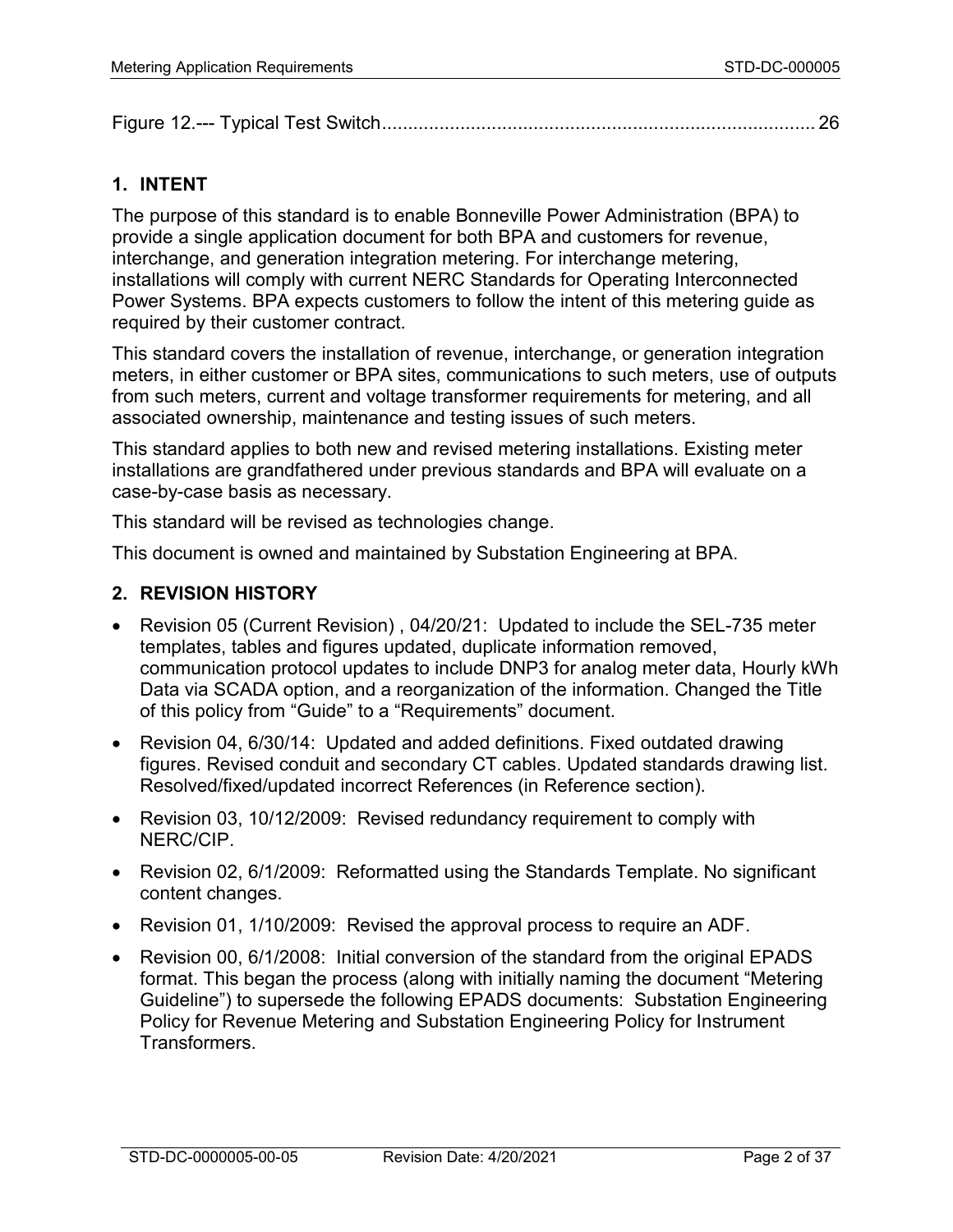# **3. DEFINITIONS, ACRONYMS, AND ABBREVIATIONS**

### **3.1 Definitions**

**Area Control Error (ACE):** The instantaneous difference between a Balancing Authority's net actual and scheduled interchange, taking into account the effects of Frequency Bias, correction for meter error, and Automatic Time Error Correction (ATEC), if operating in the ATEC mode. ATEC is only applicable to Balancing Authorities in the Western Interconnection.

**Automatic Generation Control (AGC) System:** A system that measures instantaneous loads at interchange points (boundaries with adjacent control area) and adjusts generation to follow load. It consists of continuous, instantaneous (i.e. real-time) load signals (kW), telemetered to AGC computers at a transmission control center.

**Balancing Authority:** The responsible entity that integrates resource plans ahead of time, maintains load and resource balance within a Balancing Authority Area, and supports Interconnection frequency in real-time.

**Balancing Authority Area (BAA):** The collection of generation, transmission, and loads within the metered boundaries of the Balancing Authority. The Balancing Authority maintains load-resource balance within this area.

**Capacitor Voltage Transformer (CVT):** Secondary voltage is obtained by voltage dividers in the capacitor stack between the line and ground.

**Critical Infrastructure Protection (CIP):** An effort to improve the North American power system's security. These efforts include standards development, [compliance](http://searchdatamanagement.techtarget.com/definition/compliance) enforcement, assessments of [risk](http://searchcio.techtarget.com/definition/enterprise-risk-management) and preparedness, and the dissemination of critical information and raised awareness regarding key security issues. NERC's standards for governing critical [infrastructure](http://searchdatacenter.techtarget.com/definition/infrastructure) apply to entities that "materially impact" the reliability of the [bulk power system.](http://whatis.techtarget.com/definition/bulk-power-system-BPS)

**CT Burden:** The CT secondary circuit impedance. For metering, this is the one-way wire impedance plus the meter AC current input burden. The CT secondary burden is predominately resistive. CT burden ratings are typically B0.1, B0.2, B0.5, B1.0, and B1.8. This means a CT with a burden rating of B0.2 can tolerate up to 0.2 Ω of impedance in the metering circuit before its secondary current is operating outside the rated accuracy range. Items that contribute to the burden of a current circuit are test switches, terminal blocks, intermediate conductors and meters. The most common source of excess burden in a current measurement circuit is the conductor between the meter and the CT.

**CT Extended Accuracy:** Increased accuracy—usually 0.15% rather than the normal 0.3%—extends over most of or all of the range of the CT. Accuracy does not decrease, as loads get smaller, as allowed by IEEE specification C57.13. When high accuracy is combined with extended range, CTs are available in some voltage classes that are 0.15% from 0.5% to 400% of CT Rating.

**CT Extended Range:** Extended Range is operating beyond the normal IEEE CT range of 10–100% of CT Rating. This increases the high and low range over which accuracy is maintained. Standard accuracy is extended to both the high end of CT rating (see CT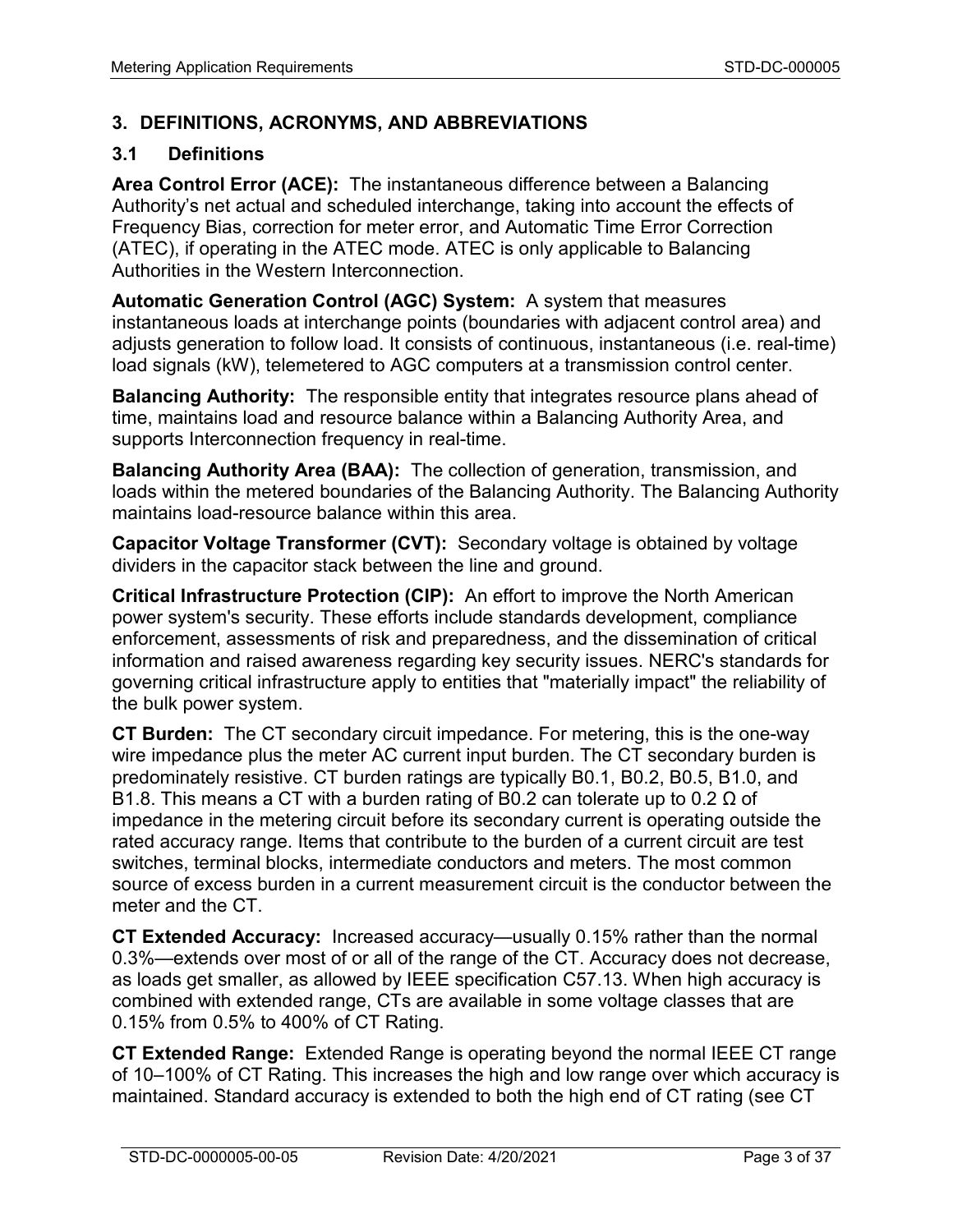Rating Factor) and to the very low end of the load range, often to 0.5% of CT rating. For a 1200:5 CT, low end would be extended to 6 A primary current (1200 A  $\times$  0.005 = 6 A).

**CT Rating Factor (RF):** Also known as the CT Thermal Rating Factor or TRF is a number by which the nominal full load current of a CT can be multiplied to determine its absolute maximum primary current, maintain accuracy, and without exceeding the allowable temperature rise at a defined ambient temperature. For example, a 1200:5 CT with a TRF or RF of 3 could operate at the maximum 3600 A primary, which would produce 15 A in the CT secondary.

**Current Transformer Ratio (CTR):** Current transformer ratio of primary amps to secondary amps, such as 1200:5A.

**Customer Contract:** A contract between BPA and the customer that describes the duties and responsibilities of each party. Types include any contract to which BPA is a party, with the exception of Environment, Fish & Wildlife; Real Property, Supply Chain and Procurement Agreements.

**Dial Automatic Telephone Switching (DATS):** This is BPA's internal phone system operating over BPA communication circuits.

**District Data Concentrator:** This is a BPA communication device that exchanges information between remote sites and the control centers. Typically, there is one Data Concentrator per district.

**Electric Industry Data Exchange (EIDE):** A communications protocol for data exchange between control centers.

**Generation Metering:** Generation Metering is used where a generation facility in the BPA Balancing Area connects into the BPA transmission system, either directly or through transmission facilities owned by a third party.

**Ground Potential Rise (GPR):** The voltage increase on some grounded object, or at some ground location, relative to a distant grounding point referred to as remote earth (zero-potential), due to current flowing through the earth between the two locations, to or from the grounded object.

**Instrument Transformers (current and voltage):** A transformer used to reduce the actual line currents and voltage to levels appropriate for operation indications, metering and control.

**Interchange Metering:** Interchange metering measures power crossing the boundary between BPA's Balancing Authority Area and another Balancing Authority Area.

**Isolation:** BPA meter analog or pulse outputs provided to on-site customers may be physically and electrically isolated from BPA equipment using appropriate isolation devices.

**Magnetic Voltage Transformer (MVT**): Copper wound around a steel core which is inductive by nature. They are used to provide a secondary signal that is proportional to the actual prevailing primary value. The secondary signal supply instruments, meters, relays and other similar devices.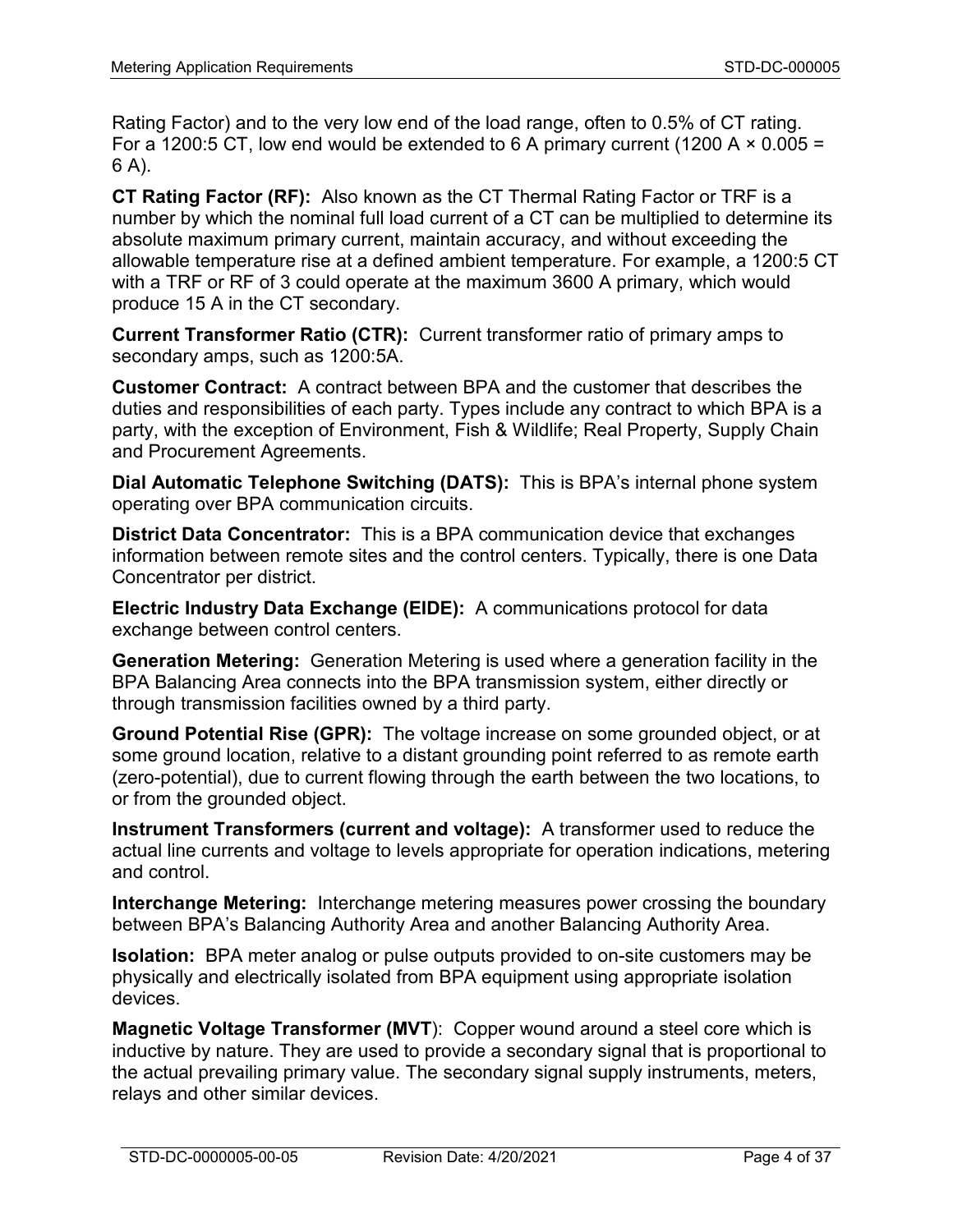**Meter Data Collection (MDC):** This term refers to BPA's billing data collection system. BPA used MV-90 to collect this billing data from meters until the year 2020. Now Primestone fulfills the same function as MV-90 for BPA.

The MDC is a translation system which interprets a variety of metering communication protocols used for data collection and analysis. BPA's MDC can poll interval pulse counts from recorders or meters, perform validation, editing, reporting and historical database functions.

**Meter System:** A metering system includes the instrument transformers, meter, terminal blocks, test switches, and communication equipment at the site.

**MV-90:** The Multi-Vendor Translation System interprets a variety of metering communication protocols used for data collection and analysis. Data is retrieved over network or telephone lines by MV-90™. In addition to polling raw pulses from the recorders, MV-90™ can perform data validation, editing, reporting and historical database functions. MV-90 was first introduced in 1990, hence, the "90."

**North American Electric Relaibility Corporation (NERC):** The North American Electric Reliability Corporation (NERC) is a not for profit international regulatory authority whose mission is to assure the effective and efficient reduction of risks to the reliability and security of the grid. NERC develops and enforces Reliability Standards, annually assesses seasonal and long-term reliability, monitors the bulk power system through system awareness, and educates, trains, and certifies industry personnel.

**Parasitic Load:** All electrical power required by a generating facility for internal operation. These loads, sometimes referred to as "Station Service", subtract from the gross generator output during generation, and must be supplied externally (often by back-feed from the connected transmission system) when there is no generation. These loads vary, depending on the status of the generation facility, such as when the generation is idle, preparing to operate, in the process of start-up or is generating.

**Revenue Metering:** Revenue Metering is used at points of electrical connection with BPA customers to measure demand and energy for providing a bill to the customer. Typical installations require 5 minute kWh IN and OUT, and kVARh IN and OUT data for billing purposes. BPA's MDC is used to collect Revenue Metering data.

**Revenue Metering System (RMS):** RMS is the generic term used by BPA to describe the collection of data from Revenue Metering. RMS can refer to both the remote devices as well as the Meter Data Collection (MDC).

**RMS Access Agreement**: An RMS Access Agreement is an agreement in which BPA allows the customer direct access to the Revenue Metering System (RMS) meters/recorders at select sites, subject to certain restrictions. A BPA customer can access RMS data for their delivery points directly from the remote meter/demand recorder. The customer must supply its own master station. Any direct meter access requires an Access Agreement, which is coordinated through Customer Service Engineering.

**Station Service Load:** The electrical power required by the customer's Interconnection Facility equipment loads.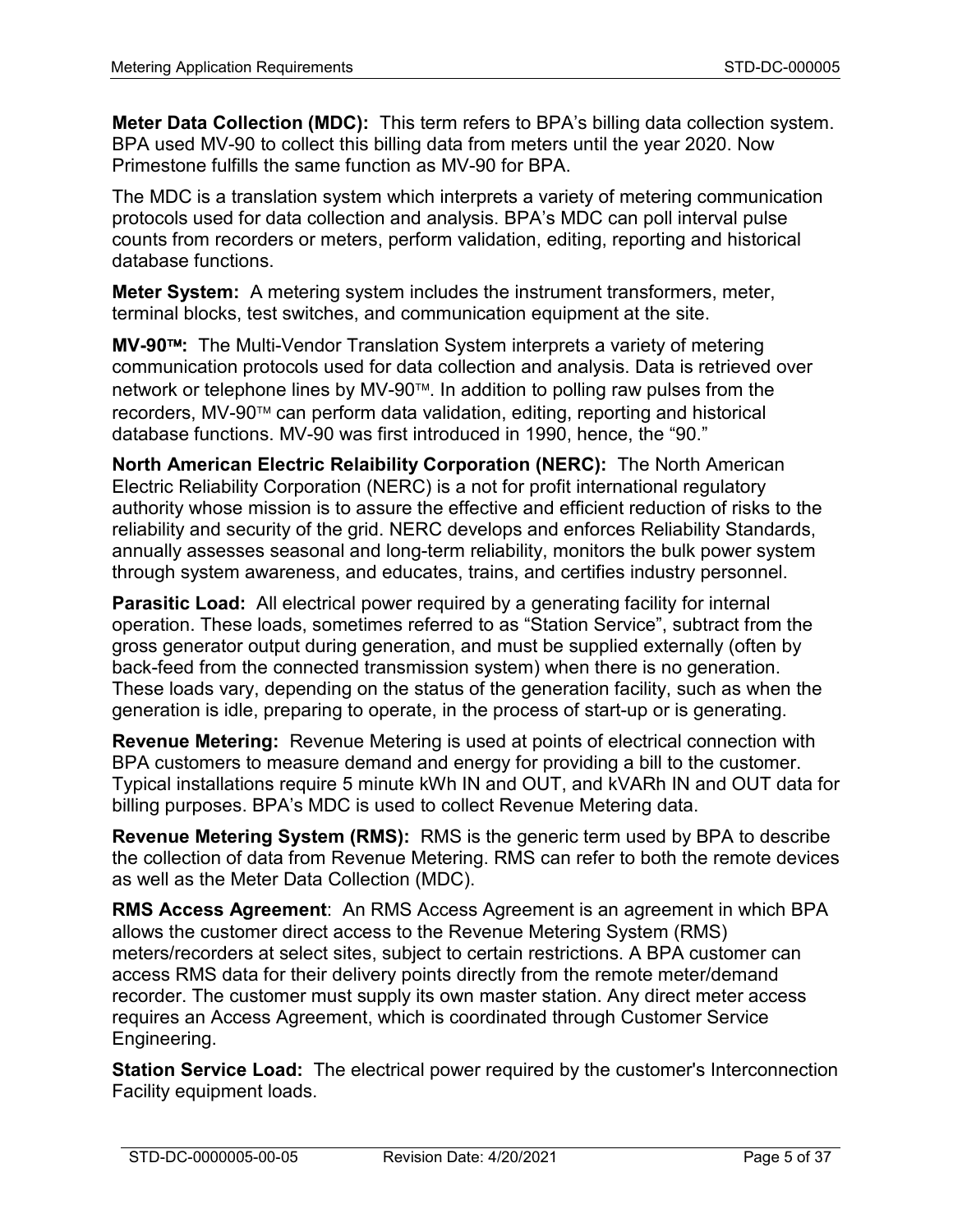**Supervisory Control and Data Acquisition (SCADA):** SCADA consists of local SCADA RTUs at substation sites; SCADA Masters are located at Dittmer Control Center and the Munro Control Center.

SCADA RTUs provide remote control and monitoring of substation power system equipment. Power system equipment quantities are developed by transducers or metering equipment and provided to the substation SCADA RTU. The SCADA Master polls substation RTUs every 2 seconds.

**Telemetering:** is the transfer of analog and digital data from one location to another. The data is typically "real-time" using high-speed communication systems such as microwave radio or fiber. Telemetering for AGC is the transfer of continuous instantaneous (i.e. real-time) kW load or generation data to the AGC system through the SCADA system.

**Voice over IP (VoIP):** Technology that allows telephone calls to be made over computer networks like the Internet. VoIP converts analog voice signals into digital data packets and supports real-time, two-way transmission of conversations using Internet protocol rather than by traditional circuit transmission of the Public Switched Telephone Network (PSTN).

**Voltage Transformer (VT)**: A device used to create a secondary voltage signal smaller than and in proportion to the voltage existing on high voltage circuit.

### **3.2 Acronyms and Abbreviations**

- **ACB:** Air circuit breaker
- **CT:** Current transformer
- **IP:** Internet Protocol
- **NIST:** National Institute of Standards and Technology
- **RTU:** Remote Terminal Unit

## **4. BACKGROUND**

Within the Northwest, Bonneville Power Administration meters load, generation, and interchange boundaries. Accurate metering of electricity generated or consumed provides key inputs for billing and settlement purposes. Direct measurement of generation and interchange with telemetry allows BPA to manage and control power generation in real-time to balance the system.

BPA also meters a wide diversity of customers from publicly owned utilities to independent power producers. The existing metering systems, new and old, are adapting to a changing market that requires a higher level of support with higher resolution (5 minute) and increased access to data.

To meet both reliability and industry technical standards, this standard describes the requirements needed by BPA to limit billing revisions for our customers and to achieve accurate and reliable metering.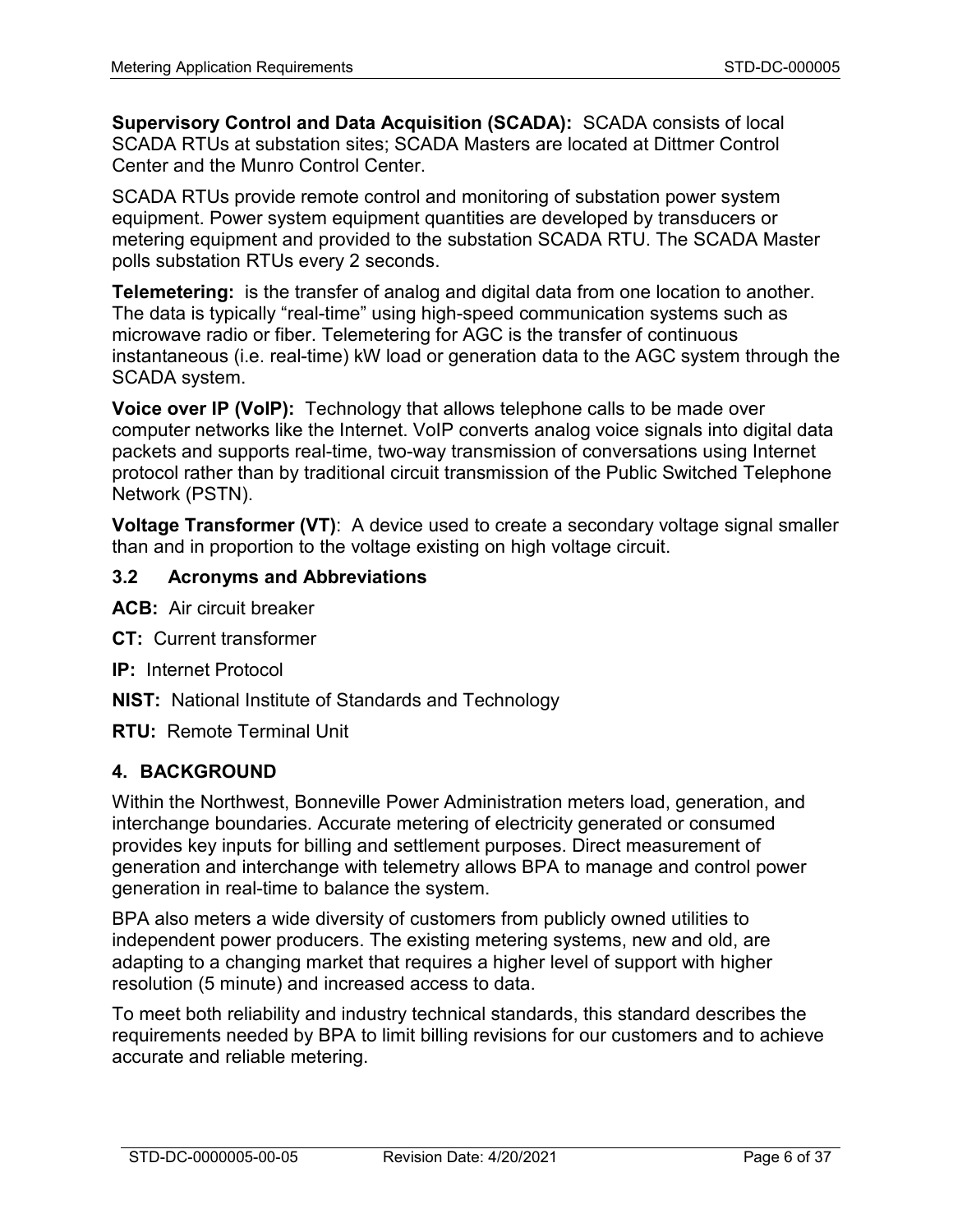Some additional resources that provide context for this standard are:

- STD-MC-R00003, AGC Interchange MW Metering Common Source Verification Test Standard
- STD-MC-R00010, Revenue Metering Maintenance Standard
- STD-DS-000003, Outdoor Conduit Systems
- STD-DS-000021, Electromagnetic Interference (EMI) Mitigation Practices
- IEEE 487, Recommended Practice for the Protection of Wire-Line Communication Facilities Serving Electric Supply Locations
- Substation Ground Data List
- The North American Electric Reliability Corporation (NERC). [www.nerc.com](http://www.nerc.com/) (a History of NERC and other related documents can be downloaded from the web site). Princeton, NJ.

# **5. POLICY AND APPLICATION**

For power system metering, the division of responsibility, and financial terms and conditions must be specified in an agreement between BPA and the customer. Even if no money is changing hands a Customer Contract must be negotiated and executed to ensure both parties understand their obligations and to document the agreement.

### **5.1 General Meter Requirements**

BPA's current standard meter is the SEL-735 for revenue, generation, and interchange metering applications.

Meters must be microprocessor-based, bidirectional and meet or exceed ANSI C12.20- 2015 standards for 0.1% accuracy class. Meter inputs are derived from instrument transformers secondary circuits. Each meter must have the ability to measure threephase, two- and three-element metering, and record at least bidirectional kilowatt-hours (kWh) and kilovolt-ampere reactive hours (kVARh) load profile data.

Meters must be able to provide data accumulated over a time interval, both 5-minute interval data for billing and 1-hour interval data for energy accounting. For 1-hour interval data, the meter must freeze the counters at the top of each hour. Meters must be able to store all accumulated data for 45 days minimum.

The meters must be able to provide data to a variety of users. Meters must be accessible by BPA's Meter Data Collection (MDC) software, formerly known as MV-90, for data retrieval via an internal dial-up modem, through an RS-232 port, or via an Ethernet IP port. There must be at least one additional serial or Ethernet port that supports DNP3.0 or Modbus for communication to SCADA. There must be at least three analog outputs and four digital outputs per meter in order to share data with a customer.

BPA requires that the overall metering accuracy error not to exceed ±1%. This accuracy includes instrument transformers, meters, and data conversion. The Gaussian distribution method for total system error will be used.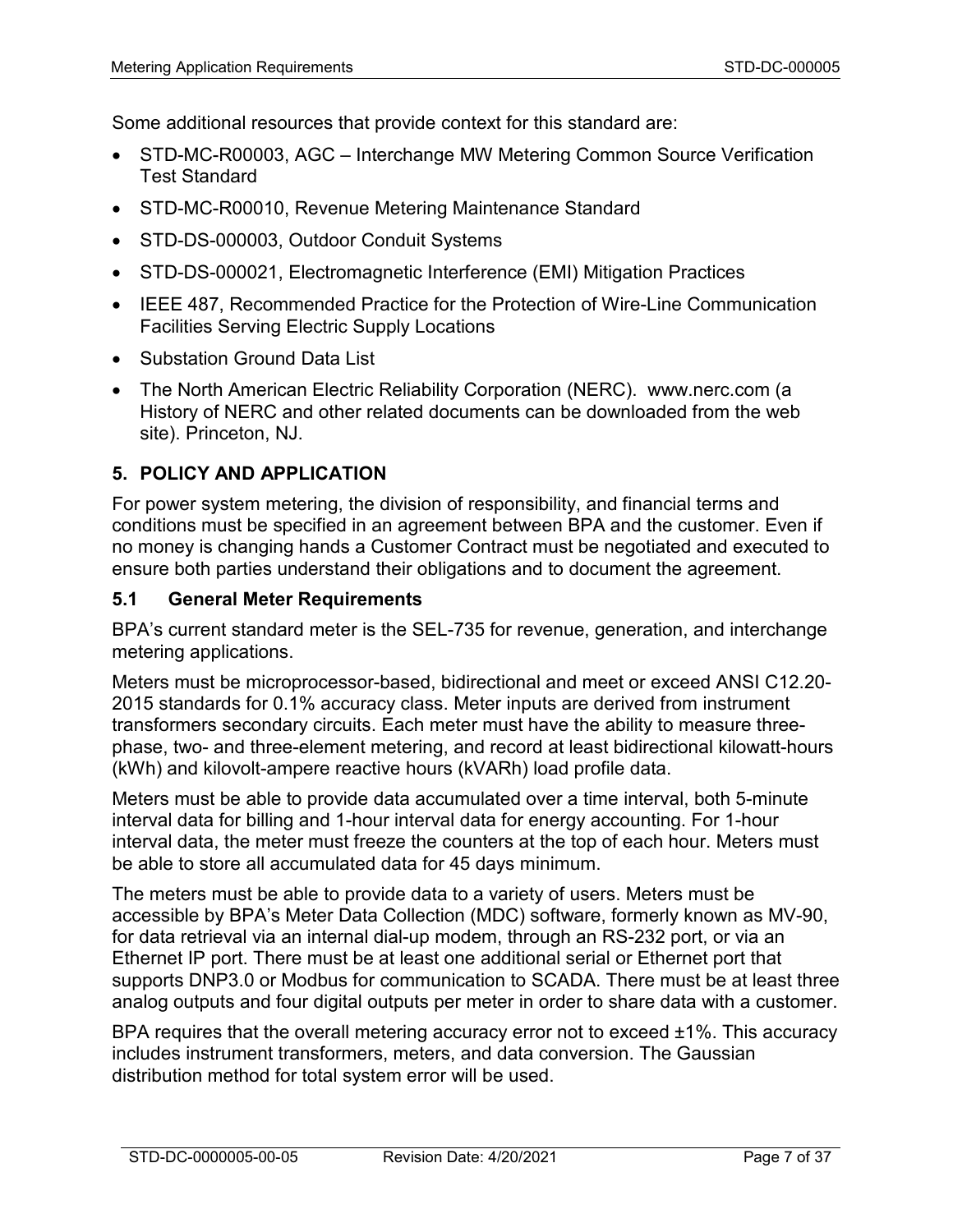Total System Error =  $\int$  ECT<sup>2</sup> + EVT<sup>2</sup> + EMT<sup>2</sup> + EDT<sup>2</sup>

ECT = current transformer percent error EVT = voltage transformer percent error EMT = meter percent error

EDT = data conversion percent error

# **Figure 1.--- Calculating Total Overall Meter Error**

<span id="page-7-0"></span>Meters must be located inside a climate-controlled permanent building or inside the cabinet used for outside pole or structure-mounted applications from BPA's cabinet meter template (see section [6.1\)](#page-35-0).

# **5.1.1** *Ownership and Maintenance*

BPA design and construction standards will be followed for all BPA-owned metering. This is to ensure accuracy, reliability, reduced cost, and faster maintenance response.

BPA will own and maintain all metering equipment in BPA facilities. BPA requires physical access to BPA-owned meters and related equipment in customer facilities. Details of shared locks or other requirements to obtain means of unescorted access shall be defined in the Customer Contract.

The customer will be invited to witness all BPA-owned meter testing. BPA will furnish copies of test data and reports to the customer if requested.

The customer, as specified in a Customer Contract, may be granted permission to purchase, install, maintain, and own the metering system located in their facility. BPA will require that the meter be maintained and tested to BPA maintenance and testing standards. BPA will be invited to witness the testing and will be provided a copy of test data. BPA will provide its meter specifications and maintenance standards to the customer upon approval.

For customer-owned instrument transformers, the customer shall provide BPA with nameplate data including manufacturer's name, serial number, and type of device as well as class accuracy and pertinent input and output ratings (including impulse levels, where applicable, and necessary connection diagram and polarity designations). The customer shall also provide factory test results for each piece of equipment in advance of installation.

#### **5.1.2** *Loss Compensation*

BPA meters are not internally adjusted for losses. Any necessary loss compensation is factored into a specific loss adjustment in BPA's Agency Metering System. Loss adjustments are calculated using the physical characteristics of electrical facilities located between the contracted point of delivery and the point of metering specified in the Customer Contract. Customer cooperation is required to obtain any customerowned transmission line characteristics and/or manufacturer's factory test reports of power transformers and voltage regulators. BPA Customer Service Engineering performs loss adjustment calculations and provides them to the customer for review before implementation.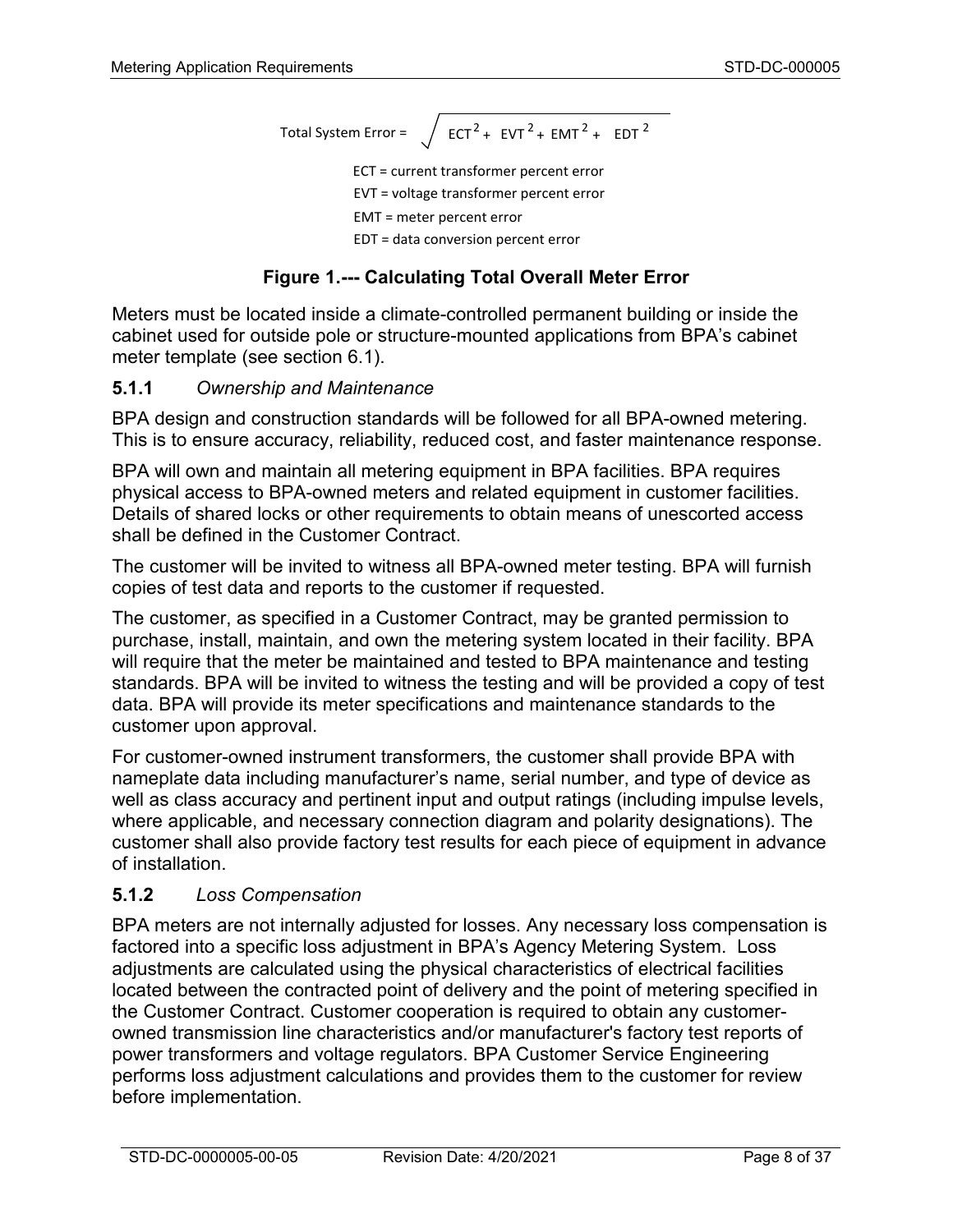## **5.1.3** *Power Requirements*

A BPA metering system can be 125 VDC or 120 VAC powered. When the meter rack is 120 VAC powered there is an automatic throw-over scheme that will transfer meter power to the A-phase voltage transformer during a loss of station service power. Therefore, when using 120 VAC power, the VT must be properly sized to accommodate the burden of the metering equipment.

Generally, metering equipment installed in a customer substation is 120 VAC powered and metering installed in a BPA substation is 125 VDC powered. If any metering system equipment can only be powered via AC or DC, then the preference is to power all the equipment from that power type to avoid having to bring both AC and DC power into a meter rack.

## **5.1.4** *Customer Sites*

The following defines the requirements for BPA owned and maintained meters installed at a customer site:

- A Customer Contract shall be executed between BPA and the customer prior to the design and installation of the metering system.
- The meter must be designed per BPA standards and documented in an Ownership, Operations, and Maintenance Customer Contract.
- BPA requires a set of drawings that document the installation of the meter. The set of drawings should at least include a one line, schematics, and wiring. The drawings will be stored in BPA's file management system.
- BPA's preference is to have the metering systems installed in a standard BPA rack located inside a building. Customer shall provide indoor rack space. A standard BPA meter rack is 610 mm (24.0") wide, 483 mm (19.7") deep, and 2200 mm (86.6") tall. It requires a minimum of 36" of front and back access. Cable access can be from the top or bottom. As an alternative, BPA meters can be located in the outdoor cabinet used for pole- or building-mounted applications per BPA's cabinet revenue meter template (see section 6.1).
- Feed AC or DC rack power from a dedicated 20 Amp circuit.
- For revenue-only metering where the requested schedule is accelerated or BPA resources are limited, BPA may permit the customer to design, procure, and install the metering system; or install a BPA pre-built meter panel or cabinet and give ownership and maintenance to BPA. BPA will supply the customer with a meter drawing template and bill of material. The customer shall provide final as-built drawings in Microstation or CAD format, and send to BPA's Substation Engineering Design department. Any deviation from the design template or bill of material will need BPA approval prior to issuing for construction.

### **5.1.5** *Security*

BPA-owned meters will be installed in a secured area with controlled access, allowing only those personnel with a need to access the meters. If the meter is to be installed in an unsecured area, the meter will be installed in a locked cabinet.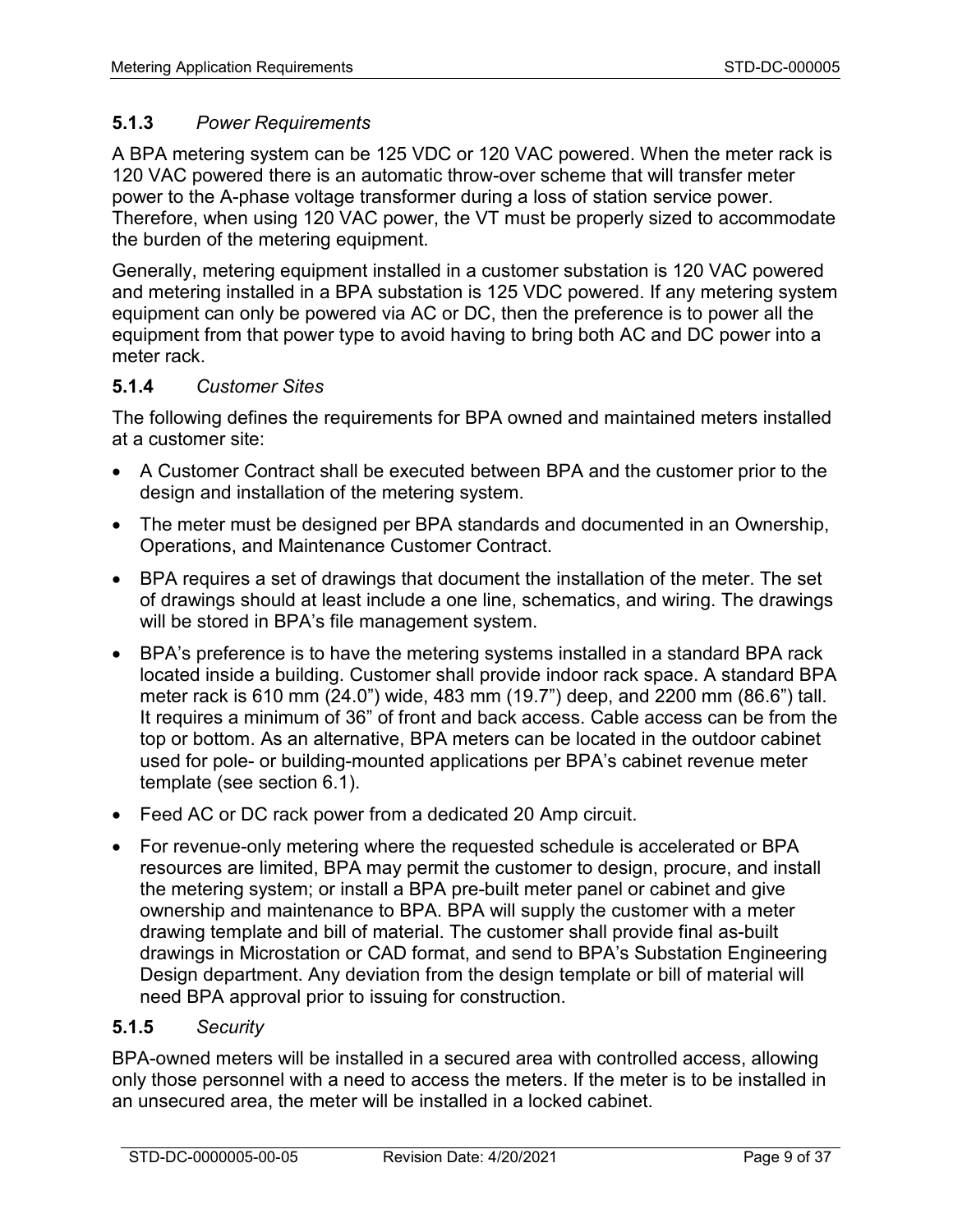### <span id="page-9-1"></span>**5.1.6** *Validation of Meter Data*

BPA's meter will be the source of certifiable final data in installations where customers also install their own measurement devices.

Where applicable, revenue data may be checked against SCADA data for validation.

For interchange metering, hourly kWh data shall be shared with Adjacent Balancing Authorities via the Electric Industry Data Exchange (EIDE). If hourly kWh is being gathered by the customer using another method in addition to EIDE, then EIDE will be the trusted source.

BPA retrieves and validates all revenue meter data per BPA Policy 483-1 Revenue Quality Meter Data Management.

#### **5.1.7** *GPS Clock*

All BPA interchange and generation metering requires a BPA GPS clock to keep the meter time accurate.

#### **5.1.8** *Cyber Security*

For systems which include cyber assets, a System Security and Compliance Plan shall be developed to address applicable requirements of the Federal Information Systems Management Act (FISMA) and NERC Critical Infrastructure Protection (CIP).

#### **5.2 Revenue Metering**

Revenue Metering is installed at the location where the energy is metered between BPA and a customer for billing or settlement. Hourly or sub-hourly interval data is collected by BPA's MDC.

Revenue customers are typically billed on two factors:

- Total energy (kWh) used during the billing period. Total kWh is the summation of each hourly-recorded kWh quantity during the period.
- Demand (kW). Demand is the rate of power usage. Peak demand determines required system capacity.

Any request to access revenue meters directly shall be made to BPA's Customer Service Engineering.



<span id="page-9-0"></span>**Figure 2.--- Typical Revenue Metering Application**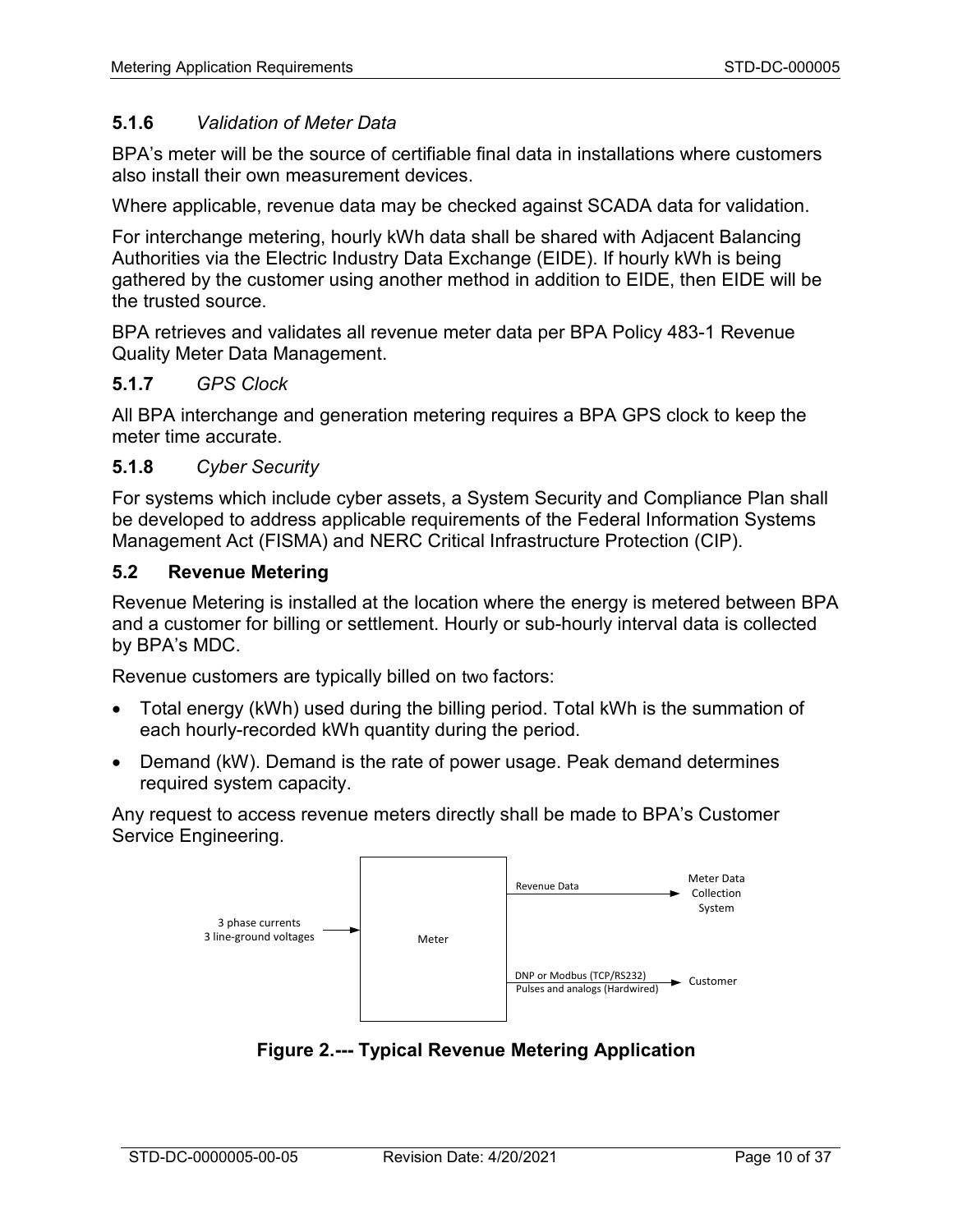# **5.3 Meter Data Collection Communication**

BPA's MDC is a multi-vendor interval data collection system that BPA uses to collect 5 minute interval kWh and kVARh energy counters, instantaneous phase-to-ground voltage values, and/or voltage alarms from the meters. Data collected by the BPA MDC is used for billing, settlement, and/or scheduling purposes. BPA's MDC will call each meter either hourly or daily to collect the 5-minute interval data, set time in the meter (revenue-only meters), and monitor time drift. Revenue quality metering data is stored in BPA's Agency Metering System and is available to customers through the Customer Portal.

There are a number of communication options available for BPA's MDC to communicate to metering devices. Here are the options listed in order of preference:

- Public Internet: cellular gateway. BPA will own and maintain the cellular equipment at the substation. This has proven to be the simplest to install and the most reliable communication path to our metering systems. It requires cellular coverage in the area.
- Public Internet: customer network or public internet connection. BPA is dependent on the customer or public internet provider to keep this communication path operational. The field needs to know who to contact when the internet connection stops working.
- Land Line (PSTN/POTS). Excluding voice over IP (VoIP). This can be a good option when there is no cellular coverage. Land lines tend to be less reliable than a cellular gateway and require working with the local phone companies when the communication path fails or degrades. This option may require installing a linesharing switch when a substation handset or other devices are sharing the phone line.
- Serial circuit extension. This option is useful when a meter is located in a station without cellular reception and the cost to install a land line is high. The meter is connected through a serial circuit to a remote site within the same district with cellular reception where a cellular gateway can be installed. The serial circuit will likely require fiber installed between the meter and remote sites.
- BPA network (BUD). BPA's MDC does not have access to the BUD network for meter data collection.
- BPA's private telephone system (DATS). This option is no longer available. Existing DATS connections are in the process of being moved.

Note: if a meter is being replaced and there is an existing land line with no history of complications, BPA may opt to keep MDC communications through the existing land line rather than moving to an internet connection.

For direct customer MDC access to the meter see section [5.7.5.](#page-18-0)

MDC communication over telephone and by network to a meter providing control signals (AGC) is considered connectivity to a critical cyber asset and is not allowed.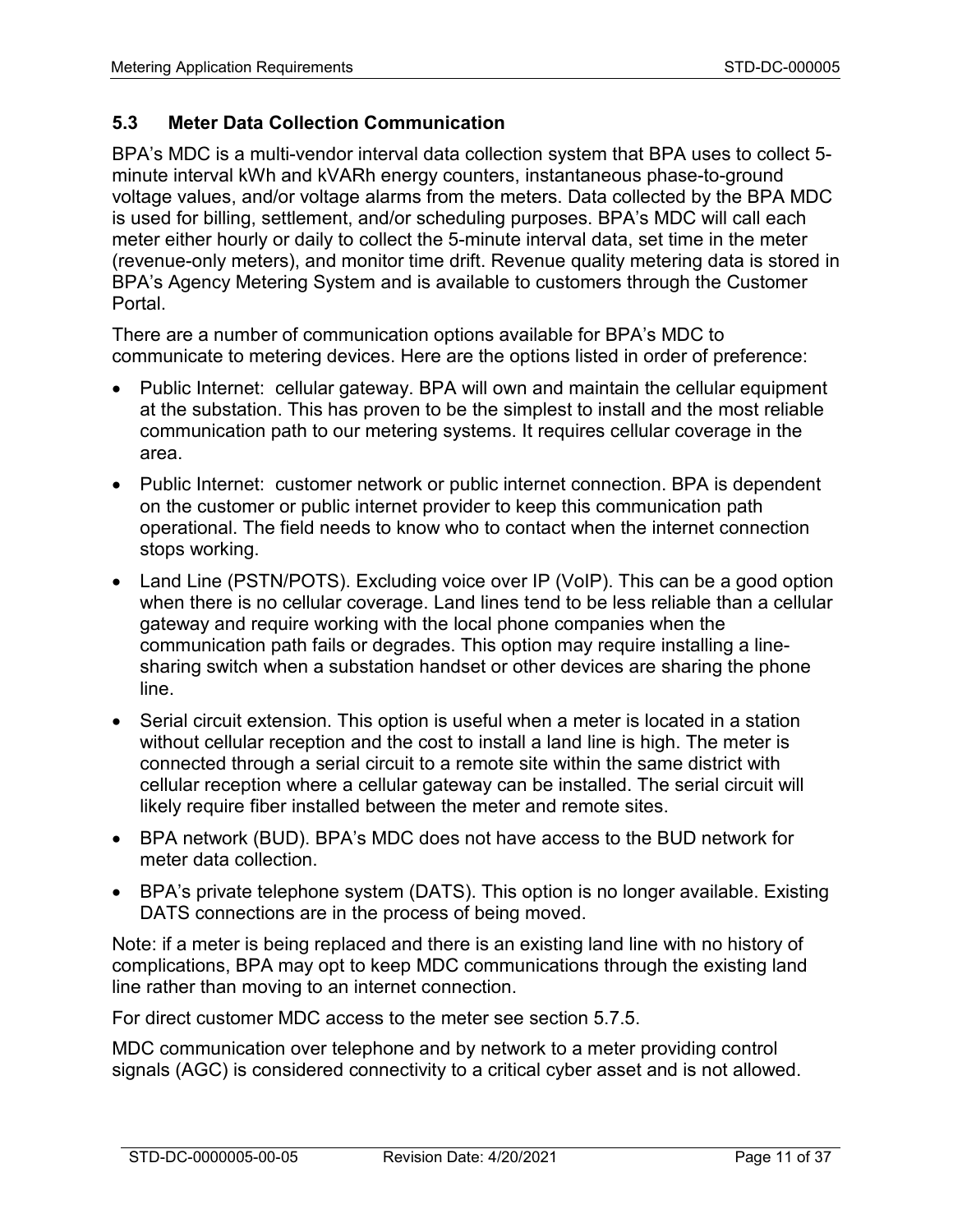Therefore, when a meter is required to provide both revenue and control data, BPA offers the following options:

- Install two meters for the single metering point, with one meter for AGC quantities and the other meter for MDC, or
- Install a recording device that will count hardwired pulses and communicate with the MDC.

# **5.3.1** *Cellular Public Internet*

Public Internet connections to meters are most commonly provided by cellular data gateways. There are several advantages to choosing digital cellular data service over telephone, including ease of installation and isolation from the effects of Ground Potential Rise (GPR). One advantage to digital cellular data is fast connection time such as 5 seconds versus 45 seconds per meter poll. Connections using serial over IP eliminate the analog conversion stages at central master stations and meter sites. New meters with IP connections will not impact the central master station's modemtelephone line capacity.

Digital cellular hardware at the site must support a serial or ethernet connection to the meter and must convert data between serial and IP across the public internet.

## **5.3.2** *Customer Public Internet*

For BPA to receive MDC data from a meter over a customer IP network:

- The customer's network must have public internet access.
- For non-VPN connections, the customer shall provide a solution through their firewall to allow BPA's public IP addresses to reach the meters and provide the meter IP address and TCP port number. BPA can only use a certain range of TCP port numbers, so the customer shall accommodate BPA's TCP port number requirements (usually in the 3000s).
- For VPN network connections the customer will provide the path using the public internet and work with BPA's server access team for installations.

## **5.3.3** *Direct Public Internet*

For BPA to receive MDC data from a meter using a direct public IP connection, BPA will install a serial port server in between the meters and the public internet to provide access control and encryption.

## **5.3.4** *Public Switched Telephone Network (PSTN)*

When using a PSTN metallic telephone line, proper GPR protection is required. See STD-DC-000038 Telecommunications High Voltage Protection Policy. The owner of the facility is typically responsible for the cost and installation of GPR protection equipment.

BPA dials out for meter query using a bank of standard public telephone modems. While a standard land line telephone service at the meter end will work, using VoIP at the meter end causes communication problems and is not a BPA approved option due to bandwidth limitations on most networks. VoIP is not specified to support analog telephone modems.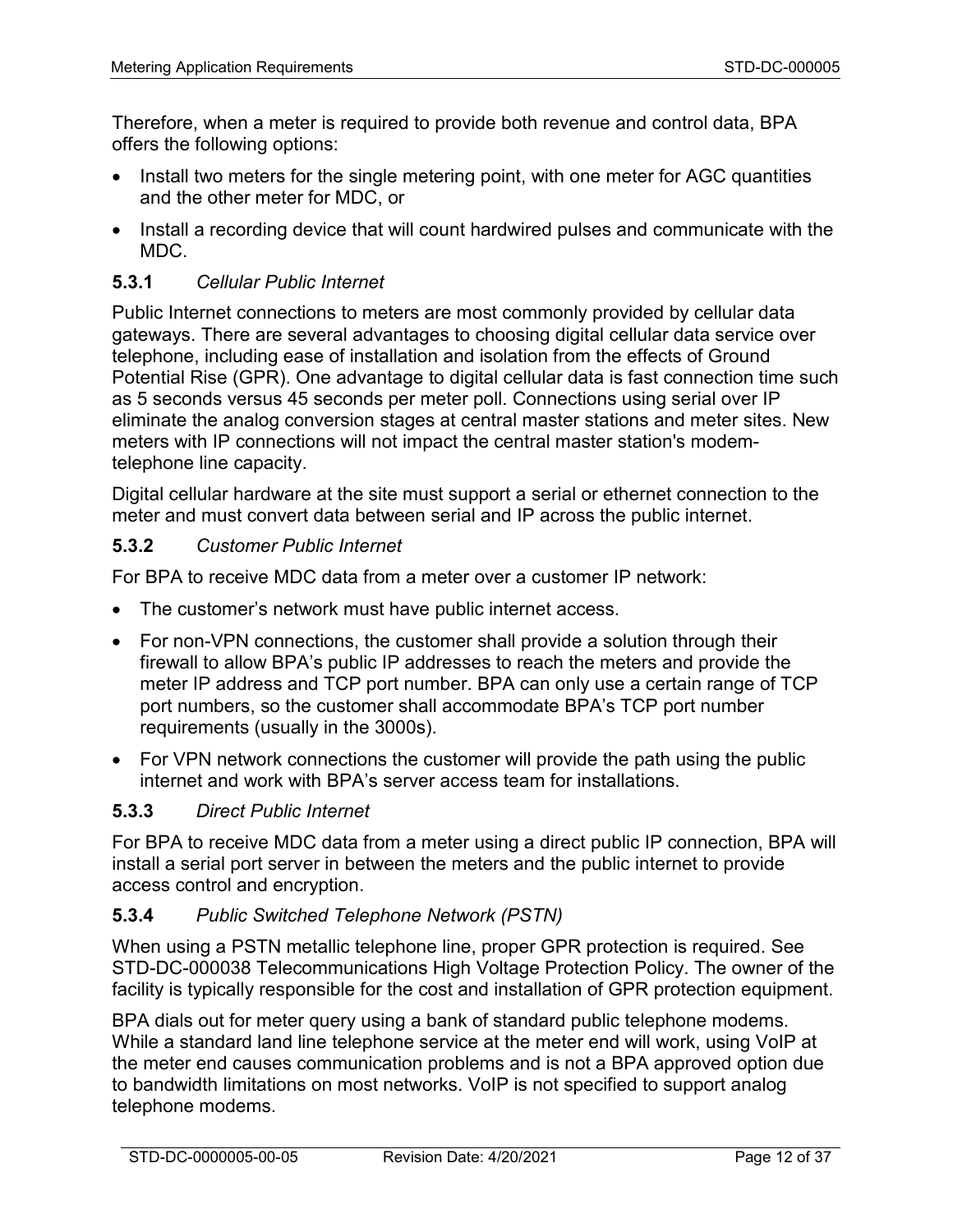The owner of the facility is typically responsible for making the arrangements and paying the cost for installation and monthly charges.

## **5.3.5** *BPA's Network (BUD)*

MDC does not have access to the BUD network for meter data collection.

### **5.3.6** *DATS*

The DATS is BPA's private telephone system. It is designed for voice communications and is not intended for data use. Starting in 2021 no meter will be accessed through the DATS system.

### **5.3.7** *Meter Data Collection Communication Responsibilities*

For dedicated network solutions, the meter owner is the preferred owner of the communications equipment.

#### **5.4 Interchange Metering**

Interchange Metering is required where BPA has a Tie-Line, Pseudo-Tie, or Dynamic Schedule with an Adjacent Balancing Authority Area. BPA typically gathers instantaneous (also referred to as "real-time") Watt (kW) and VAR (kVAR) analogs, hourly kilowatt-hours (kWh), and 5-minute kilowatt-hour (kWh) data from interchange metering. The meter owner supplies this data. The instantaneous kW analog quantity is supplied to both Balancing Authority AGC systems. The hourly kWh collected at the top of each hour is used for schedule verification and kW analog accuracy checks. The meter energy demand interval 5-minute registers are pulled by the BPA MDC. This data is used by BPA as the EIM Entity and Scheduling Coordinator Metering Entity for settlements in the Western Energy Imbalance Market (EIM). Refer to STD-N-000001, Technical Requirements for Interconnection to the BPA Transmission Grid for data requirements.

If the meter is customer-owned, the customer shall provide hourly kWh data to BPA through the EIDE link (control center to control center). AGC data will be provided to BPA either via hardwired data or via DNP3 to an on-site BPA SCADA or district data concentrator. If redundant meters are used, the customer/adjacent BA will switch between meters A and B; BPA will receive AGC data from whichever meter is primary. To access the 5-minute energy demand interval data, the meter must have an additional serial port, Ethernet port, or internal modem for data retrieval by BPA's MDC.

Interchange metering design must conform to the NERC Standard BAL-005-1 Balancing Authority Control that establishes requirements for acquiring data necessary to calculate Reporting Area Control Error (Reporting ACE). The standard also specifies a minimum periodicity, accuracy, and availability requirements for acquisition of the data and for providing the information to the System Operator.

R7 Each Balancing Authority shall ensure the each Tie Line, Pseudo‐Tie, and Dynamic Schedule with an Adjacent Balancing Authority is equipped with:

7.1 a common source to provide information to both Balancing Authorities for the scan rate values used in the calculation of Reporting ACE (Area Control Error); and,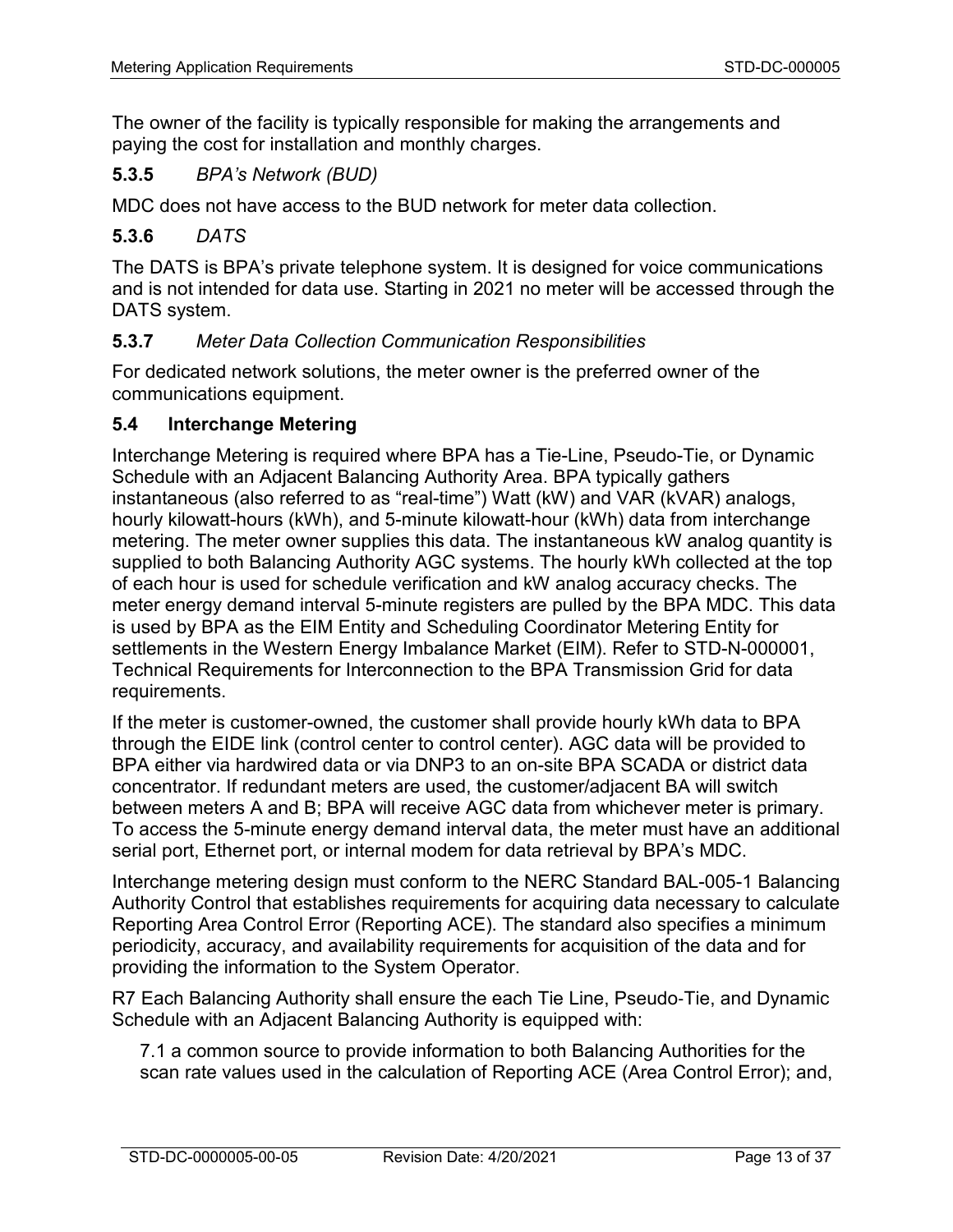7.2 a time synchronized common source to determine hourly megawatt‐hour values agreed upon to aid in the identification and mitigation of errors.

In general terms this NERC standard stipulates that metering data for both Balancing Authorities shall be derived from measurements obtained from a common metering source located at or near the point of interchange. The method of obtaining data from the common metering source (i.e. via protocol or hardwired) may differ between both Balancing Authorities.

BAA to BAA Net kW power flow is used to calculate the Area Control Error that drives Automatic Generation Control in real-time.

In rare cases where it is impractical to place metering transformers and metering equipment immediately adjacent to the point where transmission ownership changes, the power system quantities measured at the nearest convenient location in the same line may be used to derive interchange quantities compensated (by calculation, not by applying compensation settings to the meter) to the actual point of interchange. There shall be no intervening transmission tap points.

### **5.4.1** *Ownership and Maintenance*

When the interchange meters are located in a BPA facility, BPA will own the meter at the point of interchange.

When the interchange meters are located in the facility of the other balancing authority, the other balancing authority shall own the meter at the point of interchange.

When interchange meters are located in a third party facility, the balancing authority for the third party customer involved shall own the meter.

The balancing authority's meter shall be the official meter of record for interchange and billing data. Billing data may come from separate meters if the instrument transformers are in an electrically separate location to fulfill billing requirements.

The meter owner must coordinate any meter changes with the other balancing authority prior to the change. The adjacent balancing authority shall notify BPA customer service engineering of plans to modify interchange metering at least six months prior to making any changes.

## **5.4.2** *Typical Interchange Metering*

[Figure 3](#page-14-0) shows the typical interchange metering set up. See design template for more information (Section [6.1\)](#page-35-0).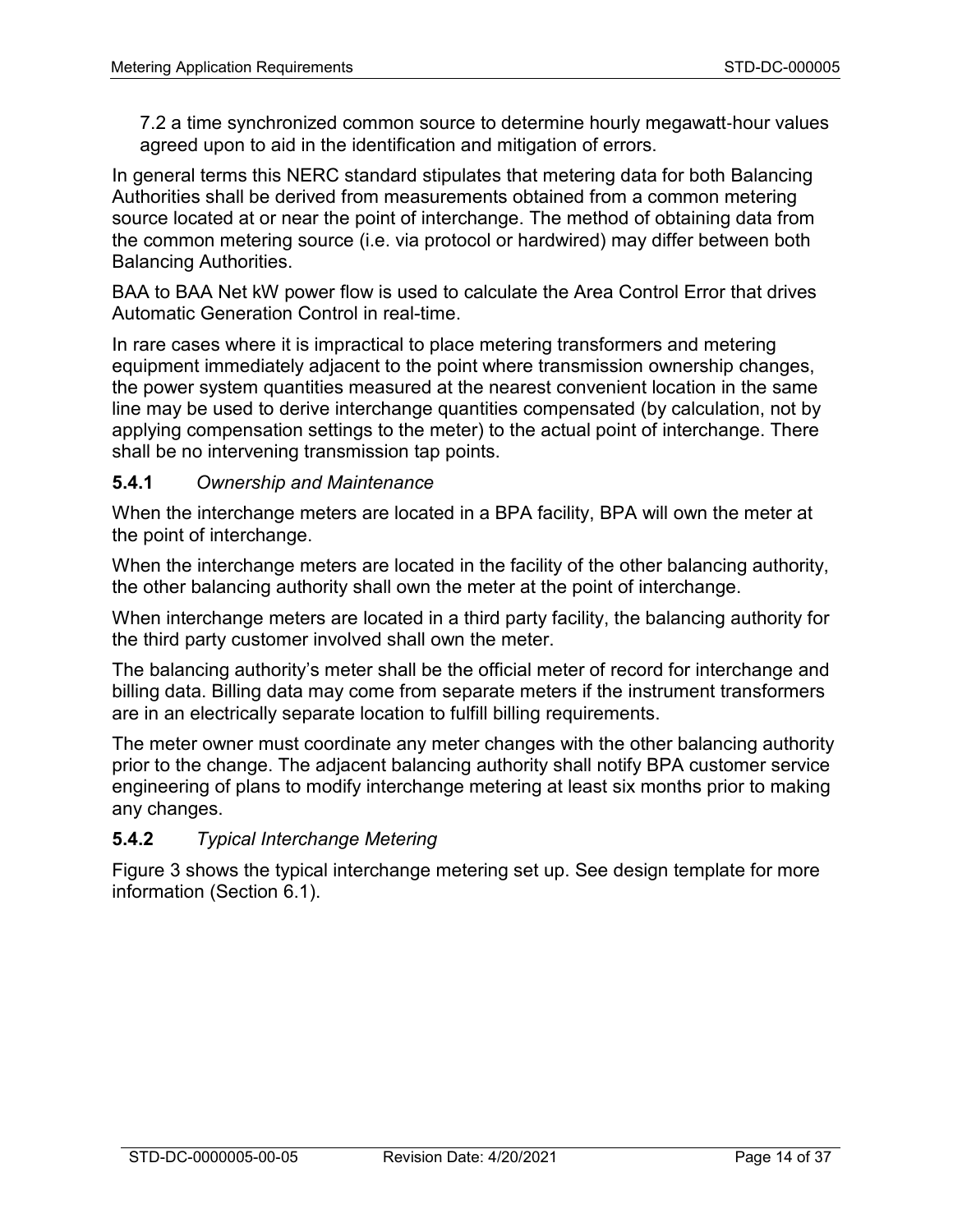

**Figure 3.--- Typical Interchange Metering Application**

## <span id="page-14-0"></span>**5.5 Generation Metering**

Generation metering is required when a generation facility is connected to the power system inside BPA's balancing authority. Most often generation metering is owned and maintained by BPA.

BPA typically gathers instantaneous Watt (kW) and VAR (kVAR) analogs, hourly kilowatt-hours (kWh), and 5-minute kilowatt-hour (kWh) data from generation metering. The instantaneous kW analog quantity is used in BPA's AGC system. The hourly kWh collected at the top of each hour is used for schedule verification and kW analog accuracy checks. The BPA MDC gathers the meter energy demand interval 5-minute registers, which BPA uses for billing purposes, and as the EIM Entity and Scheduling Coordinator Metering Entity for settlements in the Western Energy Imbalance Market (EIM). Refer to STD-N-000001, Technical Requirements for Interconnection to the BPA Transmission Grid for data requirements.

Generation metering is often complicated by the requirement to measure relatively small amounts of energy from the transmission system to the generation plant when none of the generating units are synchronized to the grid. During these times, the local distribution utility, not BPA, is the contractual energy service provider to the generation plant customer.

Generation Integration Metering can be installed either at the generation site or, in the case of a dedicated transmission line, from the generation site to the transmission system.

## **5.5.1** *Ownership and Maintenance*

With BPA approval, and in accordance with BPA specifications and configuration, the host utility may install the generation metering in a non-BPA site. In these cases, BPA issues a design drawing package, inspects and tests the completed installation, and then takes ownership, operation and maintenance responsibility of the metering. The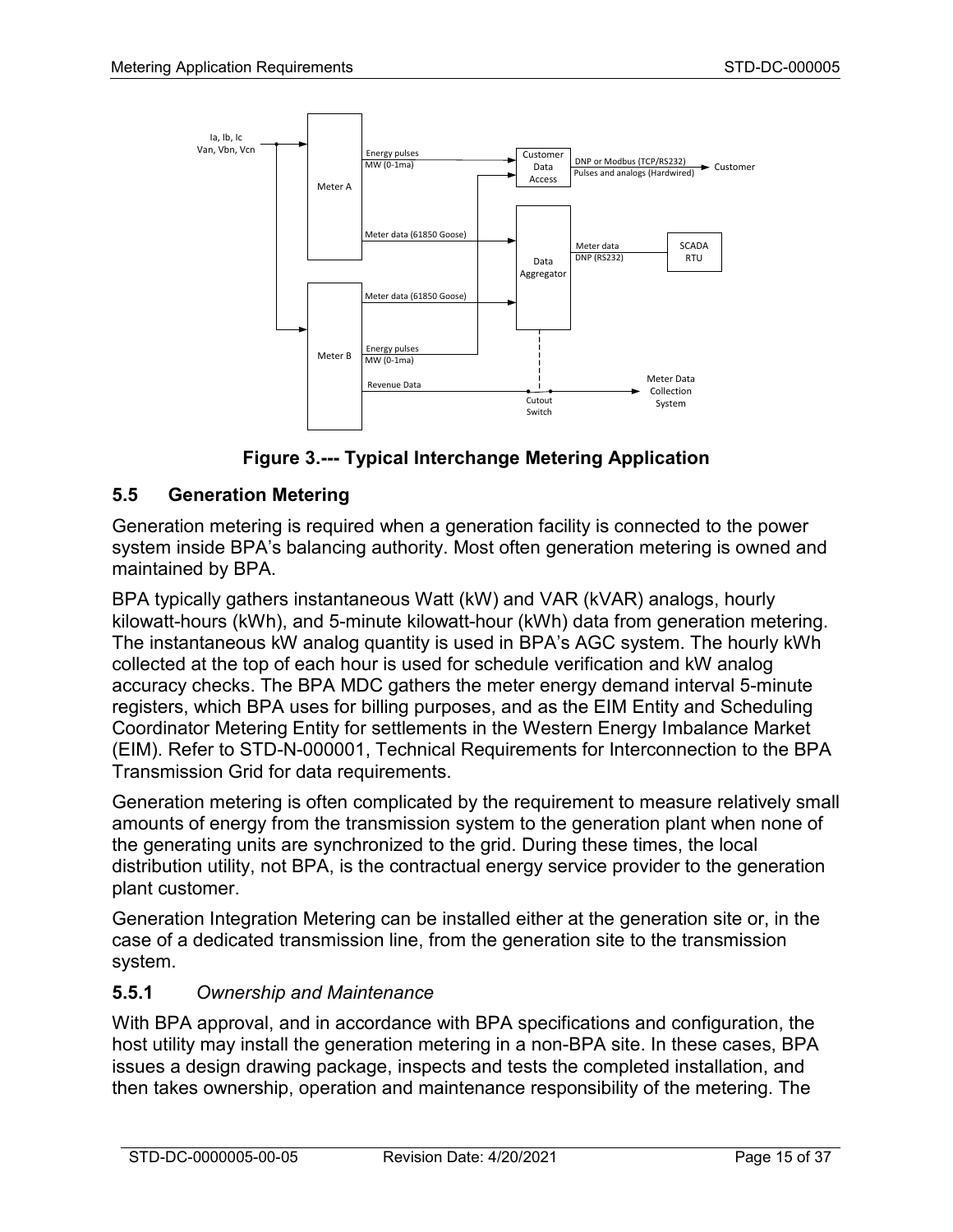meter installer will redline the drawing package and send it to BPA. The drawings will be stored in BPA's drawing management system.

For small generation metering that requires 5 minute demand data only, the customer has the option of purchasing, installing, maintaining and owning the metering system. The meters must be accessible by BPA's MDC software for data retrieval via land line and internal dial-up modem or cellular modem.

## **5.5.2** *Typical Generation Metering Application*

[Figure 4](#page-15-0) shows the typical generation metering set up. See design template for more information (Section [6.1\)](#page-35-0).



**Figure 4.---Typical Generation Metering Application**

## <span id="page-15-0"></span>**5.6 BPA Data Sent Through SCADA**

BPA interchange and generation meters provide alarms, analogs, and counters to a district data concentrator or on-site DNP master capable Substation RTU using DNP over serial (RS-232).

For [Table 1](#page-15-1) below, see STD-N-000001, Technical Requirements for Interconnection to the BPA Transmission Grid for more information on telemetry requirements for various MW thresholds.

## <span id="page-15-1"></span>**Table 1.— AGC/Hourly kWh Data Collection: Use this decision matrix when installing a BPA-owned meter**

| Interchange or                         | <b>Site Owner</b> | <b>Substation RTU</b> | <b>Data Polled By</b>                      |
|----------------------------------------|-------------------|-----------------------|--------------------------------------------|
| <b>Generation Metering Size</b>        |                   | Type                  |                                            |
| Small (no telemetry                    | BPA or            | N/A, no AGC           | N/A, no AGC data needed                    |
| required)                              | Customer          | data needed           |                                            |
|                                        | Customer          | Not DNP Master        | District data concentrator with DNP master |
|                                        |                   | Capable               | capability.                                |
| Small (telemetry required)<br>Customer |                   | None                  | District data concentrator with DNP master |
|                                        |                   |                       | capability.                                |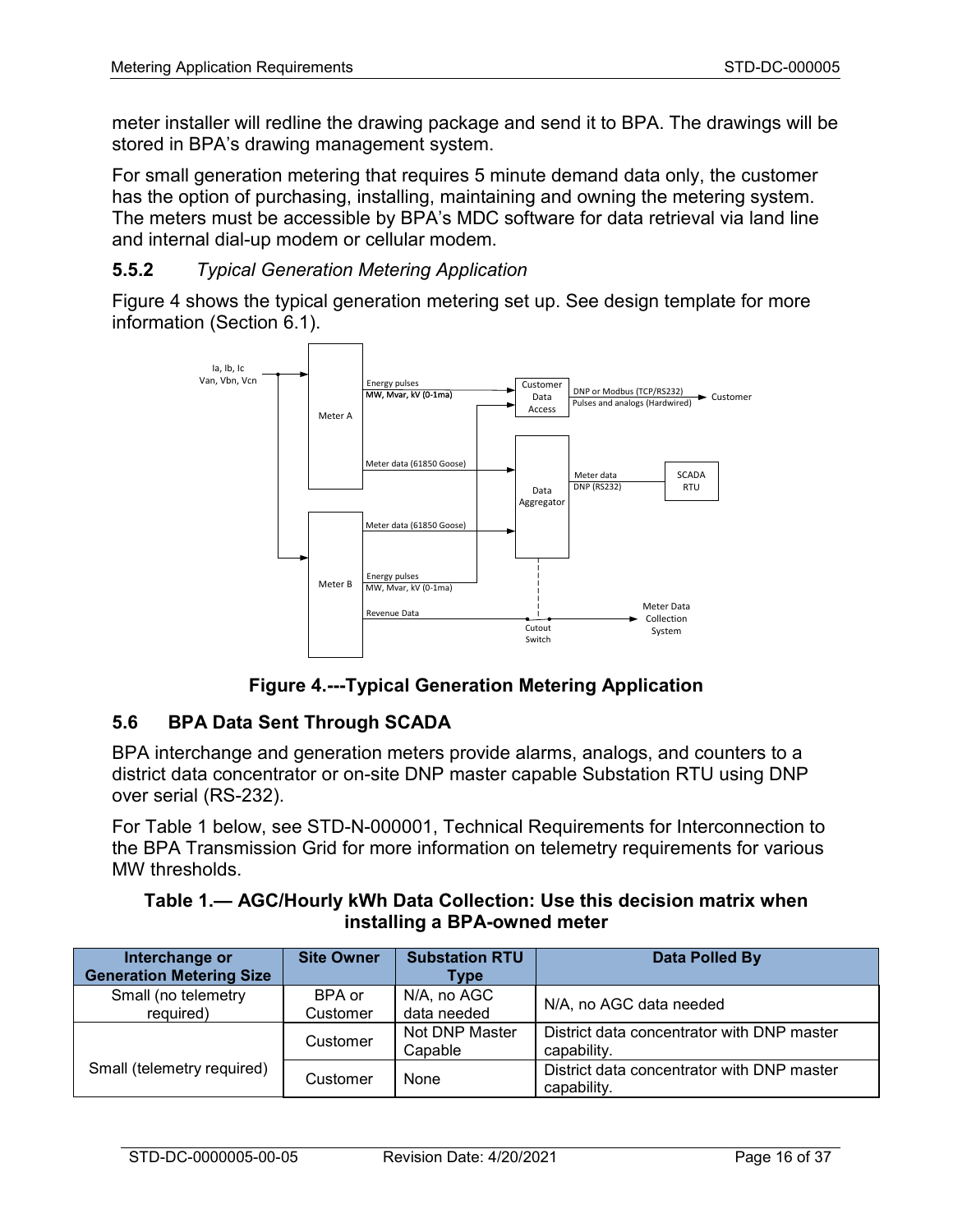|       | BPA or<br>Customer | <b>DNP Master</b><br>Capable | <b>Substation RTU</b>                                                                      |
|-------|--------------------|------------------------------|--------------------------------------------------------------------------------------------|
|       | <b>BPA</b>         | Not DNP Master<br>Capable    | District data concentrator with DNP master<br>capability until substation RTU is replaced. |
|       | Customer           | Not DNP Master<br>Capable    | Install substation SCADA RTU with DNP<br>master capability.                                |
| Large | Customer           | None                         | District data concentrator with DNP master<br>capability.                                  |
|       | BPA or<br>Customer | <b>DNP Master</b><br>Capable | <b>Substation RTU</b>                                                                      |
|       | <b>BPA</b>         | Not DNP Master<br>Capable    | Replace substation RTU with DNP master<br>capability.                                      |

Communication circuit options include fiber, radio, and leased lines. Leased lines may require the same GPR protection as a PSTN. The Communications Planning group will identify the circuit in a Project Requirements Diagram (PRD).

The BPA SCADA master is set to poll data from each substation SCADA RTU every 2.0 seconds. Substation RTUs or district data concentrators will be set to poll data from each customer RTU or meter every 1.0 second. When the customer is passing data to BPA, the customer RTUs polling data from meters will be set to poll the data every 1.0 second.

## **5.6.1** *Hourly kWh Data*

A station RTU or district data concentrator polls BPA-owned interchange and generation meters for hourly kWh and kVARh counters. The SCADA master then polls the station RTU or district data concentrator for those counter values. Lastly, Energy Accounting polls the SCADA master for the counters shortly after the end of each hour interval. For the hourly kWh data register, 1 MWh = 1 count and Energy Accounting is limited to reading a 7-digit register. Historically the hourly kWh demand data was polled by BPA's kWh Master using DNP3 over a dedicated RS-232 communication circuit. The kWh Master is no longer accepting any new connections.

When BPA owns and maintains the official meter for the interchange or generation metering point, the value collected and adjusted by dispatch is the official kWh value of record. The owner of an interchange meter is required to collect the kWh data at the top of each hour and send it to the adjacent balancing authority within five minutes after collection. BPA control center sends this official value to other balancing authorities via EIDE.

For BPA metering, there is no physical cutout for hourly kWh at the meter site. Instead, to cutout kWh for a meter, a person needs to be on-site with the meter system and to use the pushbutton on the front of an AGC-only meter or, for redundant meters, the pushbuttons on the front of the meter aggregator to send a kWh cutout alarm to the BPA control centers. When the control centers receive this alarm, their software will flag the data as inaccurate. BPA is reading hourly kWh from both meters simultaneously when metering is redundant.

## **5.6.2** *AGC Analog Values*

Instantaneous kW data is used for Automatic Generation Control (AGC). This AGC data is collected by the control center from interchange and generation meters. The AGC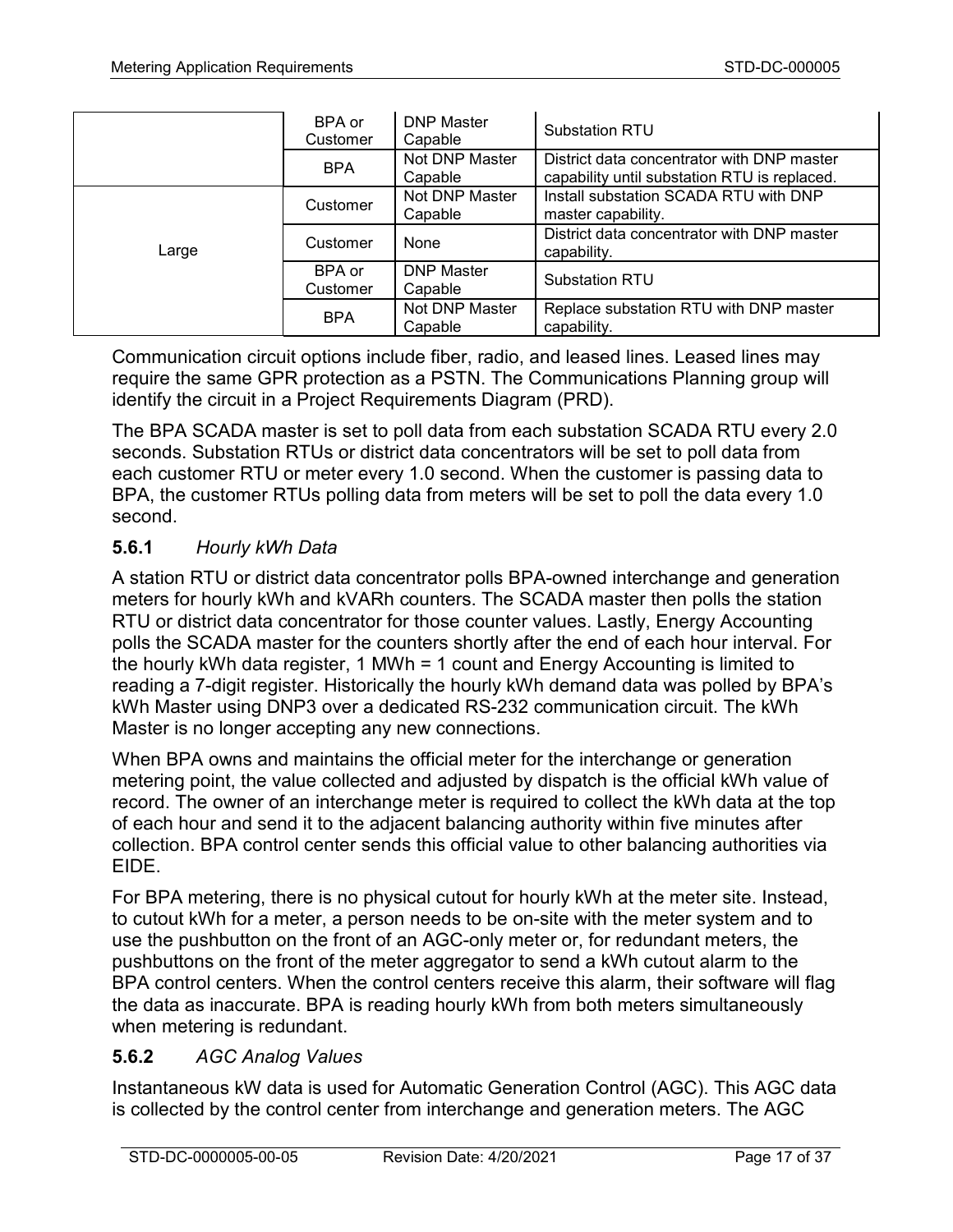data must be updated every 6 seconds maximum. This kW data allows the AGC software to automatically send generation adjustment requests in real-time to generation sites to balance generation with load. Direct interchange and generation meter connections are the primary sources for AGC. SCADA transducers and ICCP values are used as back-up sources only.

AGC kW is polled via a station RTU or district data concentrator. That data is then polled by the SCADA master, where it is passed to the AGC system.

For redundant BPA-owned meters, a software selector switch will determine whether meter A or meter B is sending kW to BPA for AGC. During normal conditions, meter A will provide the analog AGC quantity and meter B will be accessed by the BPA MDC for energy interval data retrieval. In the event that meter A is out of service, meter B will provide the analog AGC quantity and the BPA MDC data retrieval access will be disabled.

AGC watt quantities come from revenue meters or metering accuracy transducers (+/- 0.5% of full scale) that are connected to metering accuracy current transformers (+/- 0.3%) and metering accuracy voltage transformers (+/- 0.3%).

## **5.7 Exchanging Data with Customers**

BPA offers control center to control center, web portal, and direct meter system access to allow data sharing with customers. The options available depend on both the type of data to be exchanged and the type of metering system. Any request to access meters directly shall be made to BPA's Customer Service Engineering and are subject to approval.

BPA can share data between control centers using EIDE and/or SCADA ICCP; no other control center to control center options are available.

For sharing data directly from BPA metering systems, data may be provided to the customer/adjacent balancing authority using DNP3 or hardwired outputs. Alternative transducers can provide data access methods not provided by BPA's standard installation; however, data so obtained can be used for indication only. Billing/5-minute interval data can be obtained via BPA's web portal.

Where BPA does not own the metering, the adjacent balancing authority or utility shall provide data to BPA. The data shall be provided via hardwired analog outputs from the meters, DNP3 over serial, or Modbus over serial to an on-site BPA SCADA RTU or to the district data concentrator.

BPA Planning will identify the exchange of data requirements in the PRD and/or agreement as applies.

## **5.7.1** *EIDE (Electric Industry Data Exchange)*

BPA will use EIDE protocol to exchange hourly kWh between adjacent balancing authorities. EIDE is an XML-based communication protocol developed by the WECC Western Interconnection Tool working group. Per section [5.1.6,](#page-9-1) EIDE is the trusted source for interchange metering hourly kWh.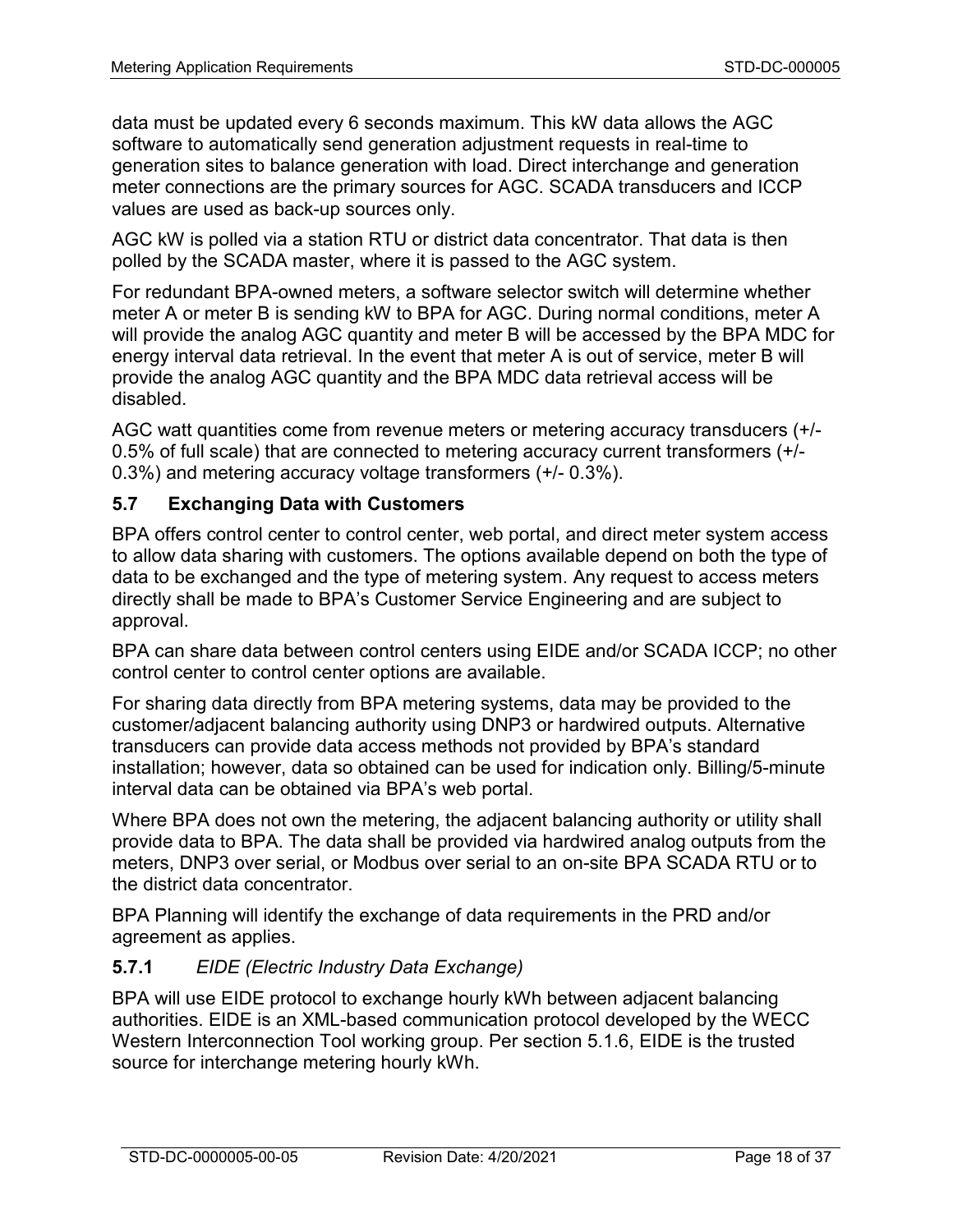# **5.7.2** *SCADA ICCP (Inter-Control Center Communication Protocol)*

SCADA ICCP (ICCP) is used to exchange data (Watts, VARs, voltage, and equipment status) between control centers. ICCP is carried on private network circuits only. BPA does not allow ICCP as their primary source of telemetry for interchange instantaneous MW.

# **5.7.3** *DNP3 (Distributed Network Protocol V3.0)*

DNP3 is used to share kW, kVAR, kVOLT, kWh IN, kWh OUT, kVARh IN, and kVARh OUT data directly from a BPA meter system. BPA offers DNP3 data collection options for each type of metering system. For the redundant system, both meters send data via hardwired signals to an SEL-2411. The customer accesses the data via DNP3 over serial or DNP3 over TCP. The SEL-2411 switches data between meters A and B per a manual switch operated by field personnel. Pulses are counted in the SEL-2411 using 1-65000 counters. These counters can be frozen and read by the customer.

For small generation/interchange meter systems (single AGC meter), the customer/adjacent BA can access the meter data directly via DNP3 over serial. DNP3 over TCP is not available per BPA policy.

For revenue-only meter systems, the customer can access the meters directly via DNP3 over serial or TCP.

### **5.7.4** *Hardwired*

BPA's SEL-735 meter systems can provide up to seven different KY digital output values and four 0-1 mA analog outputs. If meters are redundant, pushbuttons on the front of the SEL-2411 meter aggregator are used to switch quantities between meter A and B. The pushbuttons control output contacts that activate or deactivate the coils of terminal block relays. The terminal block relays are made to switch data signals in/out of service.

KYZ outputs are available and require the addition of repeat relays to translate the meter's KY outputs to KYZ.

If the analog or pulse out wires between a BPA meter and customer equipment extends outside the meter building or extends through an area that puts the meter at risk for damage, then analog and pulse output isolation devices shall be installed.

## <span id="page-18-0"></span>**5.7.5** *Meter Data Collection*

Primary access to the MDC data is through the customer portal. Upon request, and depending on the meter communication method (see Section 5.3), BPA may allow a customer to have a direct MDC connection to a BPA meter. Customer Service Engineering can establish the RMS access agreement necessary for a customer to get read-only direct access to a BPA meter.

## **5.8 Polarity Convention**

The following defines BPA's metering polarity conventions for revenue, interchange, and generation metering.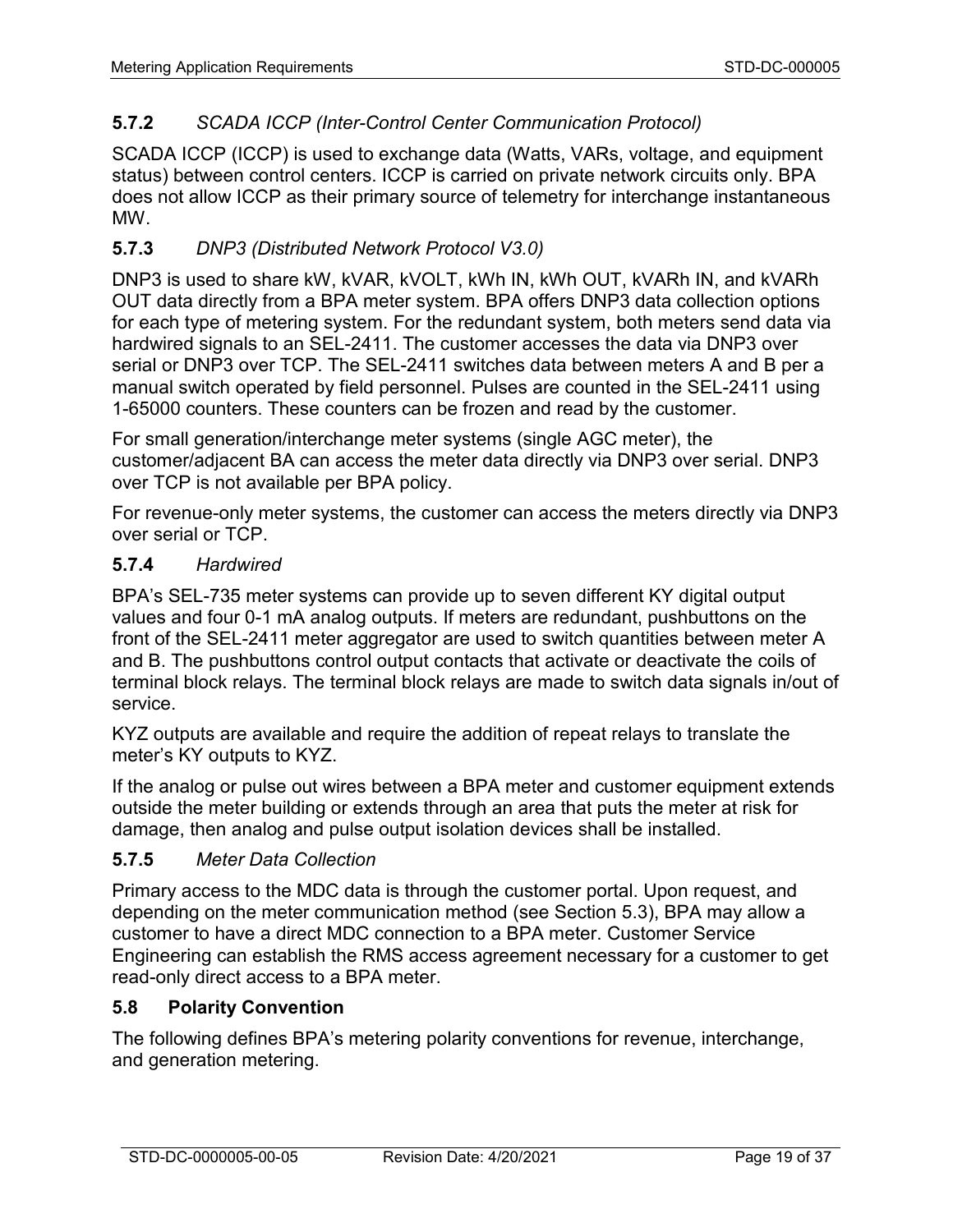## **5.8.1** *Revenue Metering*

The power flow diagram defines power flow polarity and direction for a revenue meter. Revenue metering systems will be designed to provide accurate power measurement in all four quadrants.



**Figure 5.--- Revenue Metering Power Flow Diagram**

<span id="page-19-0"></span>Revenue metering CTs are connected such that current flow out of the BPA system is current into the meter. Power flow out of BPA's system is considered "OUT" to the MDC system.



**Figure 6.--- Revenue Metering Polarity Convention**

## <span id="page-19-1"></span>**5.8.2** *Interchange Metering*

Interchange metering CTs are connected such that power flow OUT of BPA results in current into the meter. This results in positive polarity data to kWh and kW (AGC) system, and power flow "OUT" to the MDC system.

If the interchange metering is provided by the adjacent balancing authority, kW and kWh quantities must be furnished to BPA using this data polarity convention. What is OUT to an Adjacent Balancing Authority is IN to BPA.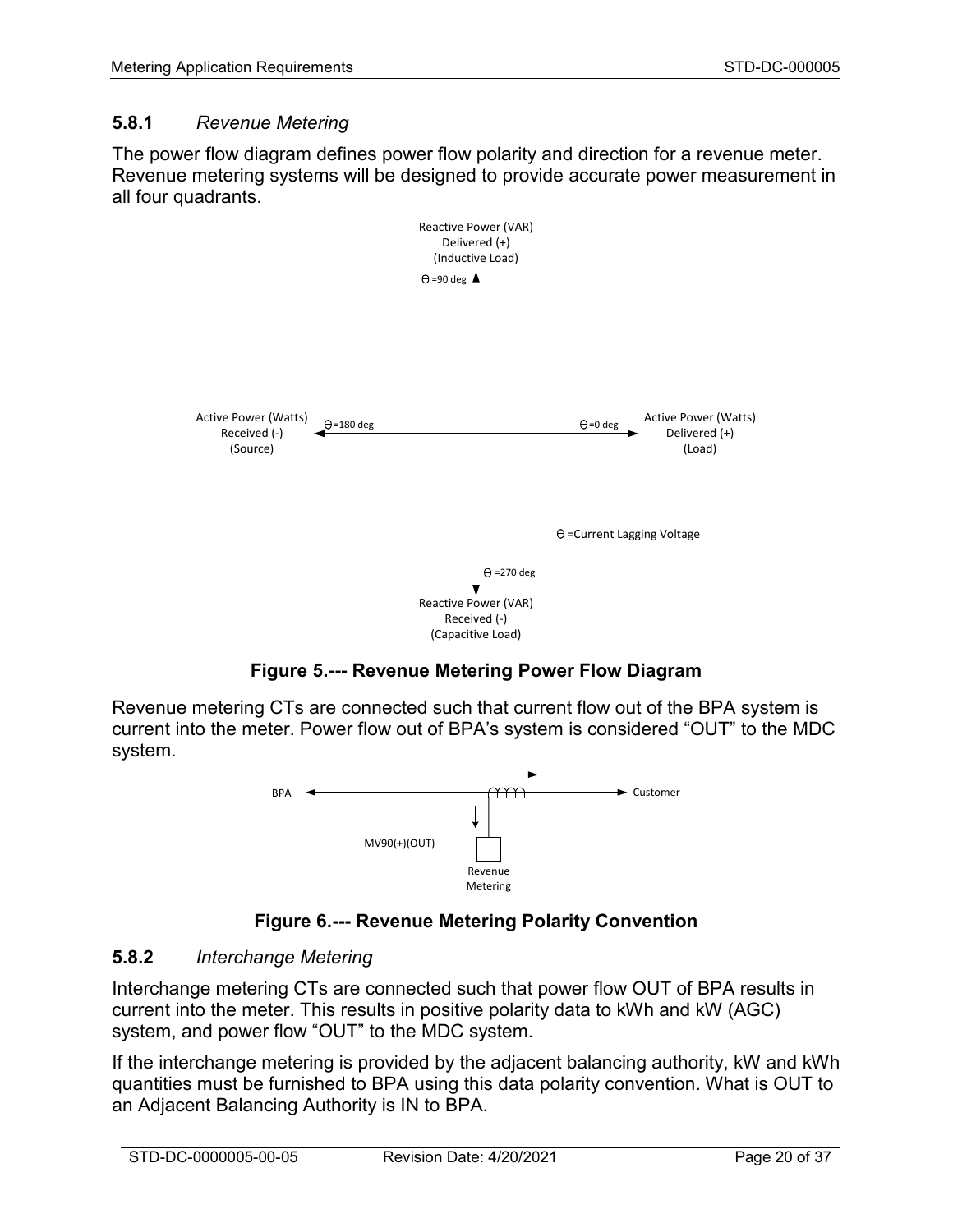

**Figure 7.--- Interchange Metering Polarity Convention**

#### <span id="page-20-0"></span>**5.8.3** *Generation Metering*

For generation metering that is only providing MDC/billing data, use the same polarity rules outlined for revenue metering. For generation metering providing both AGC data and MDC/billing data, the figure below illustrates the preferred metering CT connection. For proper data polarity, the MDC data will need to be reversed. When the meter is located in BPA's Balancing Authority, flow from the generator into BPA's system is considered "IN" from BPA's perspective.



**Figure 8.--- Generation Metering Polarity Convention**

## <span id="page-20-1"></span>**5.8.4** *Meter Data Collection, kW, and kWh Data Reversal*

When required, billing kWh, AGC kW, and control center hourly kWh data polarity can be reversed by modifying the SEL-735 configuration. Polarity for customer data can be reversed in the customer access SEL-2411 configuration.

#### **5.9 Instrument Transformers**

Instrument transformers include both current transformers (CTs) and voltage transformers (VTs).

#### **5.9.1** *Ownership and Maintenance*

In BPA substations, BPA will own and maintain all instrument transformers.

In customer-owned substations, the customer typically owns and maintains their instrument transformers.

When the customer owns the instrument transformers, BPA will require the instrument transformers meet or exceed the requirements specified in this document.

Customer shall perform a minimum of on-site acceptance testing of the instrument transformers, as specified in this document. The customer may ask that BPA perform this testing on a reimbursable agreement.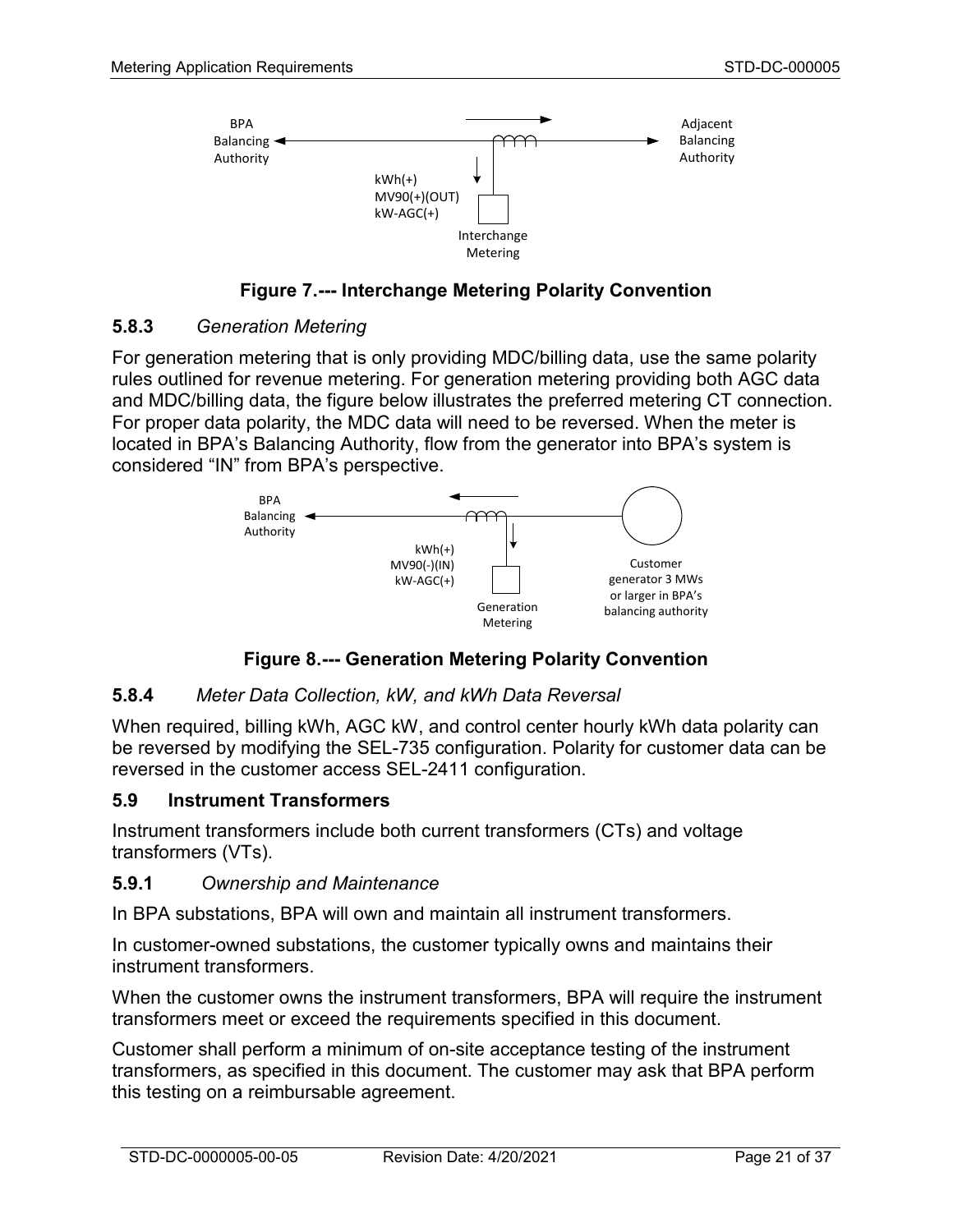# **5.9.2** *Secondary Connections and Outdoor Cables*

All CT circuit inter-rack wiring must be 12 AWG or larger.

Individual conductors shall be easily identifiable by color code or equivalent.

Copper-shielded cable shall be rated at 600 volts or higher. The cable shield shall be grounded per the owning utility's grounding practice.

In BPA substations, the CT outdoor cable design will follow standard STD-DC-0018 and the CT cable shall be 9 AWG or equivalent (0.8  $\Omega$  per 1000 feet).

In non-BPA substations, the CT cable shall be 10 AWG (0.99  $\Omega$  per 1000 feet), or better.

The CT secondary circuit DC resistance must never exceed 80% of the nameplate CT burden rating. The CT secondary circuit burden (DC resistance) equals the singlephase, one-way wire resistance plus the connected equipment resistance.

Where possible, control cables shall be routed perpendicular to high-voltage buses. When control cables must be run parallel to high-voltage or high-current buses, maintain maximum practical separation between the cables and the buses. Physical separation between a transient source and control cables is an effective means of transient control. Because mutual capacitance and mutual inductance are greatly influenced by circuit spacing, small increases in distance may produce substantial decreases in interaction between circuits.

Cables must be limited to the minimum length necessary to complete the circuit to the meter.

The VT secondary circuit shall be protected by air circuit breakers (ACBs) or cartridge fuses with plastic shells installed at the VT pedestal outdoor junction box in the yard. The device shall also provide an isolating point for the purpose of lock-out/tag-out procedure. The ACB trip rating or fuse element rating shall be 10 amps.

Voltage transformer secondary branch circuits shall be protected by a separate ACB or fuse. The secondary branch protection is generally located in the rack. BPA uses a 2.5 amp three-phase ACB for each secondary branch circuit.

The secondary neutral in the CT and VT cables is grounded at only one point per the owning utility's practice. BPA grounds their neutral wire at the first termination point where the cable enters the meter house.

Splices should be avoided in CT and VT secondary wiring. If a splice must be made, soldered crimped splices shall be used.

Upon request to BPA Customer Service Engineering, BPA will consider allowing customer metering equipment on the same CT and VT circuits as the BPA meters. The following conditions apply to such considerations:

- The official meter of record is the BPA meter.
- VT secondary circuits shall be paralleled from rack to rack, with the BPA meter(s) on the first rack to touch the incoming secondary circuits after entering the building,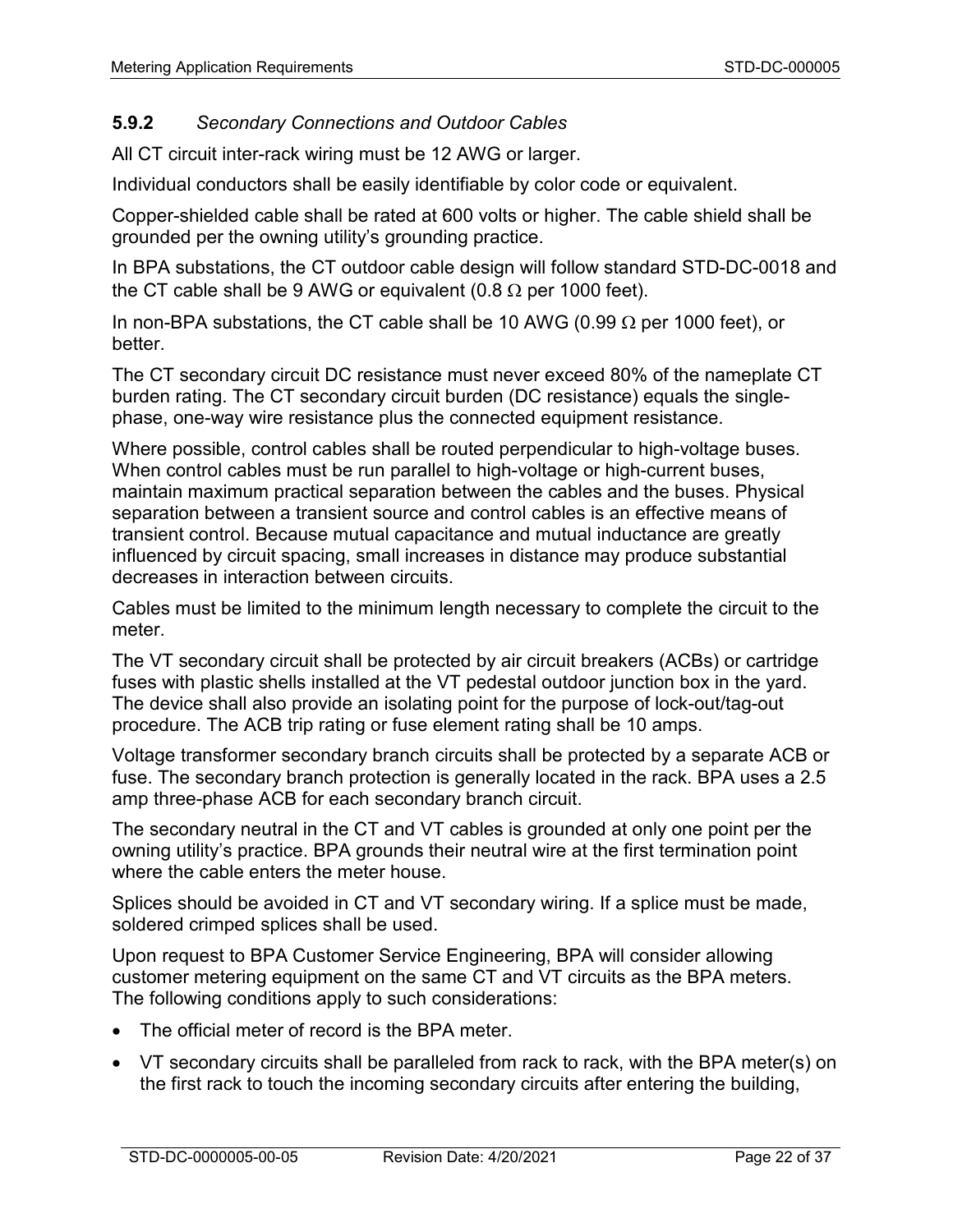excluding a termination frame if one exists. Each rack shall have its own ACB or fuse protection. See [Figure 11,](#page-24-0) CT & VT Secondary Indoor Connections.

- The BPA meter should be first device in the string of devices attached to the CT secondary circuit. This placement ensures BPA metering will not be inadvertently omitted from the current circuit because of testing or circuit revision.
- Terminal blocks on BPA's meter rack shall be the official demarcation point for CT and VT circuits. A customer who requires access to VT and CT circuits shall wire from the BPA terminal blocks. CT and VT circuits shall be wired in accordance with [Figure 9](#page-23-0) CT & VT Secondary Outdoor Connections, [Figure 10](#page-23-1) VT Meter and Relay Outdoor Connections, and [Figure 11](#page-24-0) CT and VT Secondary Indoor Connections.
- The customer meter or equipment shall not be located on the BPA metering rack. Approval to deviate from the standard application may be granted by Customer Service Engineering and documented in a customer contract if it is physically impossible, not just inconvenient, to locate the customer metering equipment anywhere else and if BPA has no known future plans for the rack space.
- Should BPA have need in the future for rack space granted under the above condition for customer metering equipment, the customer metering equipment must be relocated at the customer's expense.
- The customer is responsible for installation and maintenance of its metering equipment. Customer metering equipment shall be installed such that the operation and maintenance of this metering system does not affect the operation of the BPA meter(s).
- Customer metering equipment shall include test switches for equipment isolation. See section [5.9.4,](#page-24-1) Test Switches.
- Multi-conductor CT and VT secondary cable shall be used for rack-to-rack wiring.
- A written agreement shall be executed between BPA and the customer prior to extending metering circuits from the BPA metering system to the customer metering equipment. The purpose of this agreement is to ensure that extension of the CT and VT circuits is executed in agreement with BPA's engineering practices and does not jeopardize the BPA metering system in any way. This agreement shall address all the conditions stated above.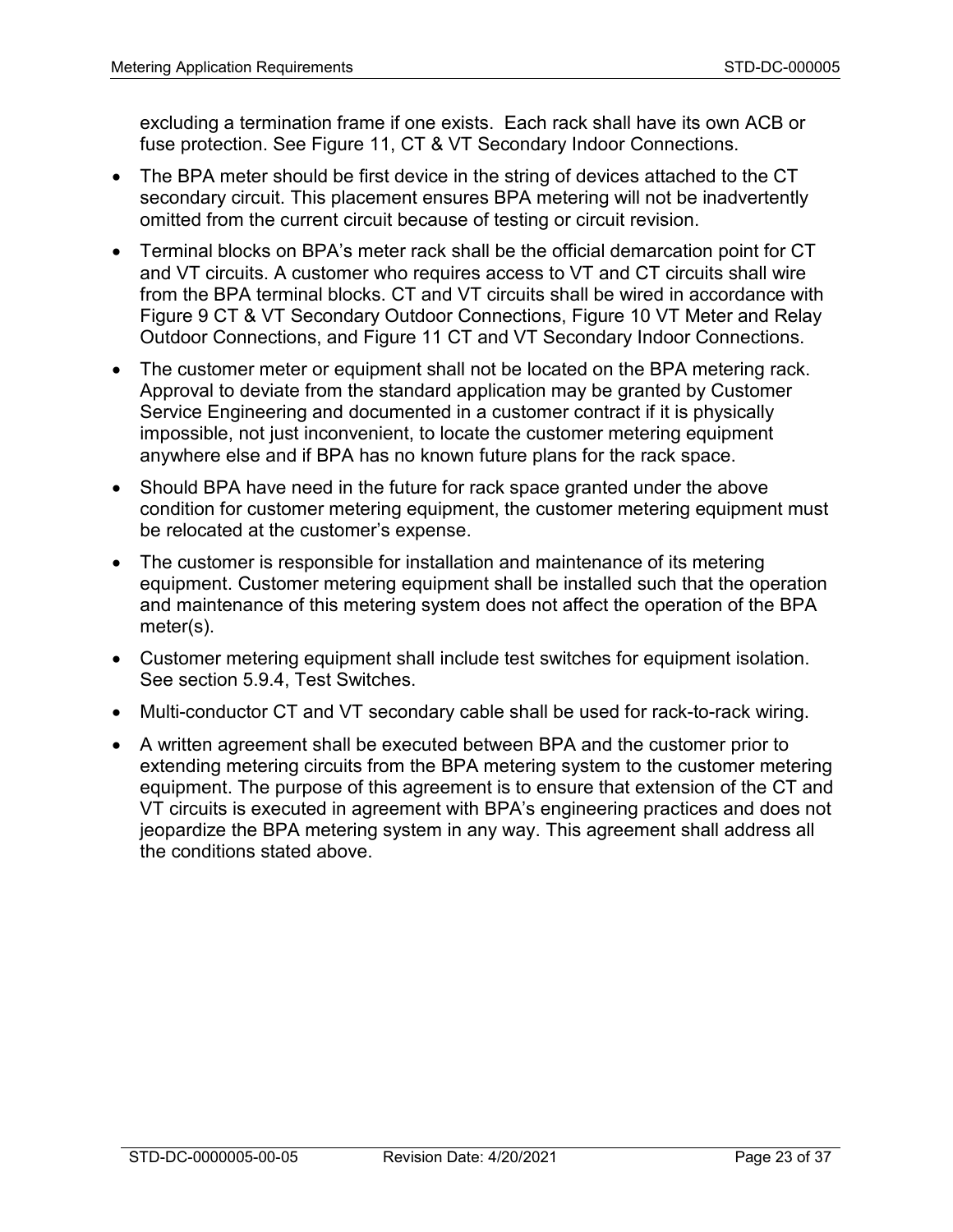



<span id="page-23-0"></span>

<span id="page-23-1"></span>**Figure 10.--- VT Meter and Relay Secondary Outdoor Connections**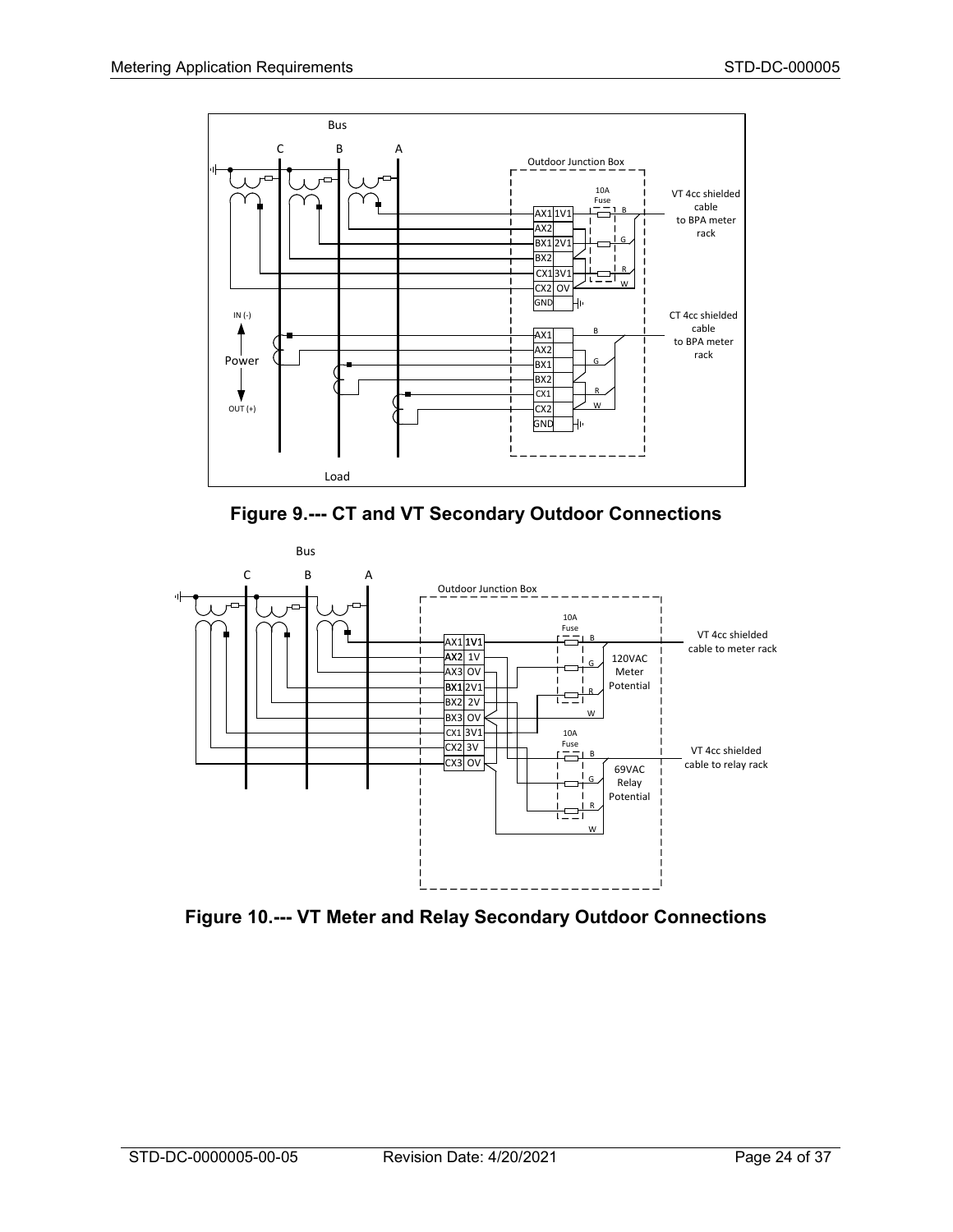

**Figure 11.--- CT and VT Secondary Indoor Connections**

# <span id="page-24-0"></span>**5.9.3** *Terminal Blocks*

Terminal blocks are required on each metering rack, near the metering equipment, to provide a contact or interface point for all external wire connections. External wire connections include equipment power, voltage transformer and current transformer secondary wiring, energy pulse contact outputs, analog 0-1 mA outputs, equipment alarms, and grounding.

BPA prefers using ring lug type terminal blocks for CT circuits. For safety reasons the use of compression only terminal blocks should be avoided.

The potential and current circuits shall be wired on the terminal blocks in such a way that they can be readily extended to accommodate additional meters or portable instruments without taking the existing meters out of service.

The CT terminal blocks shall include provisions for safely shorting all terminals together.

CT and VT Terminal blocks shall be rated at 550 V minimum, and each shall be capable of accepting two 9 AWG copper conductors.

## <span id="page-24-1"></span>**5.9.4** *Test Switches*

Each metering device shall be wired to its own test switch located near the meter. This test switch assembly shall provide three functions: meter isolation from in-service VT and CT circuits, connection points for calibration, and connection points for in-service measurement. See [Figure 12](#page-25-0) below.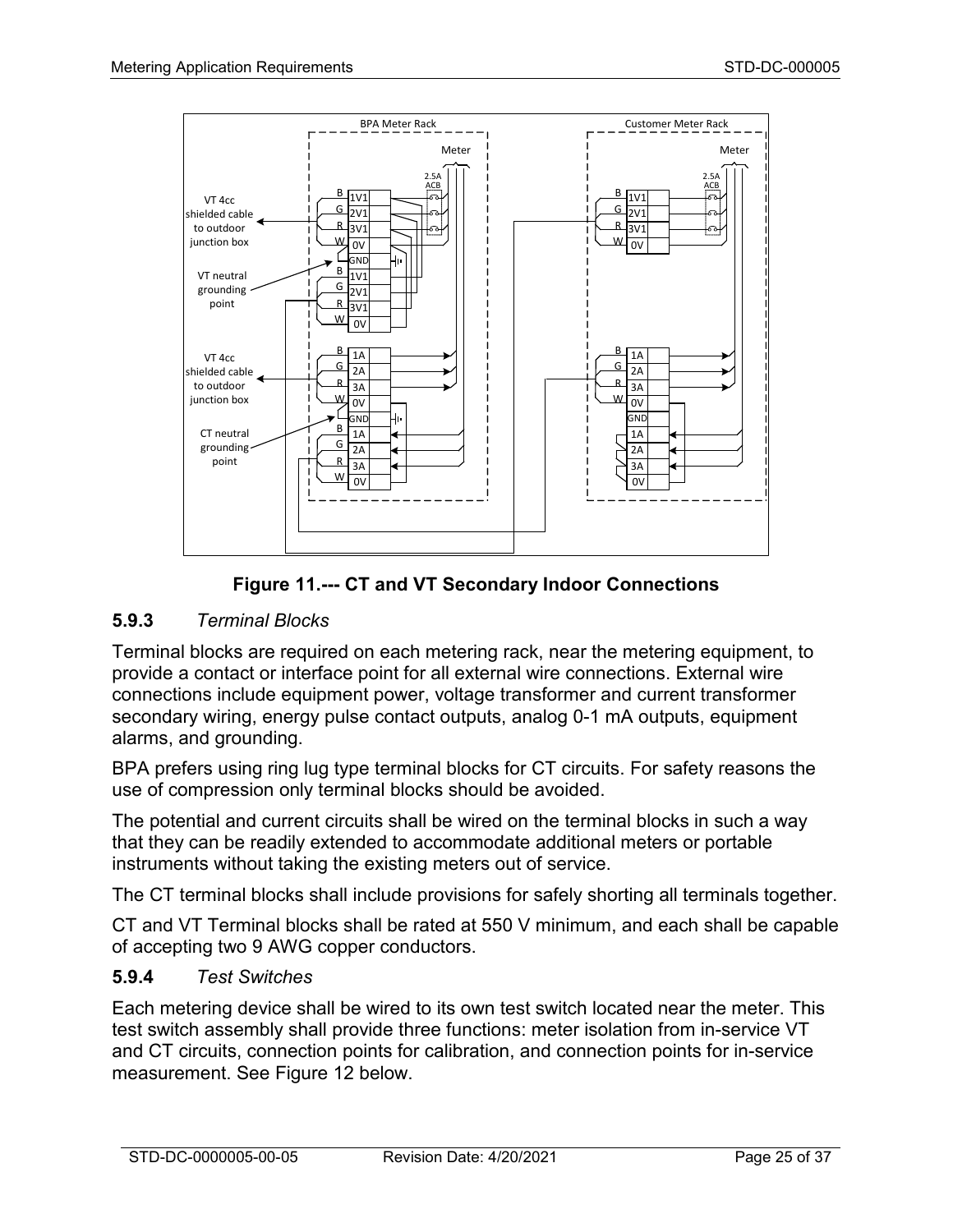- **Voltage Elements**: Four single-pole switches for isolating the metering device from three-phase voltage and neutral.
- **Current Elements:** Three current double-pole switches shall first short-circuit and then isolate each phase current from the metering device. Each current switch shall contain an integral current test jack for measuring in-service current and isolation for meter testing.



**Figure 12.--- Typical Test Switch**

## <span id="page-25-0"></span>**5.9.5** *Conduit*

Below Ground: All conduit installed below ground must be plastic, typically polyvinyl chloride (PVC). Conduit shall have a minimum 2-inch diameter and shall contain a maximum of two (2) four-conductor cables. For installations that require a sevenconductor and a four-conductor cable, the conduit diameter size must be a minimum of 2½ inches.

Above Ground: Use metal conduits or liquid-tight metallic flexible conduit to provide shielding for all above-ground installations. Conduit must be sized adequately for the cable fill and properly grounded.

#### **5.9.6** *Outdoor Junction Box*

An outdoor junction box is required between the instrument transformers and meter house to allow for CT secondary circuit shorting and VT secondary circuit isolation without having to take a CT or VT primary outage at the station.

The outdoor junction box must be adequately sized for CT shorting blocks, VT secondary protection, and a minimum 6-inch gutter space for cable terminations.

The outdoor junction box shall be properly grounded.

Grounded metal conduit shall be used between the instrument transformer and outdoor junction box.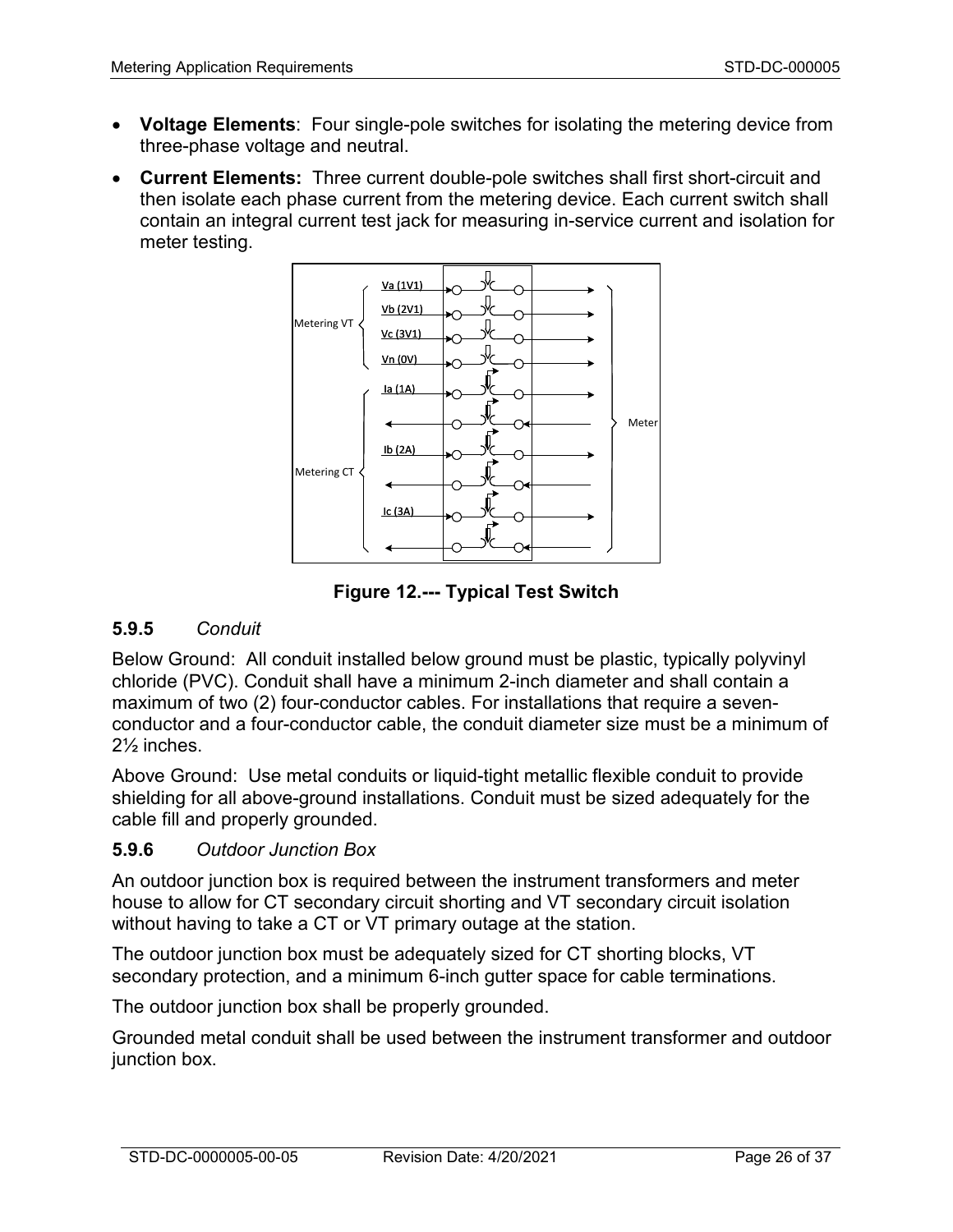# **5.9.7** *Current Transformer Requirements*

Current transformers shall be the magnetic type. Other CT types, such as optical CTs, are not presently authorized by BPA.

All metering accuracy current transformers must meet or exceed IEEE standard C57.13 and all applicable ANSI C12 series standards that are in effect at the time of design. The CTs must be 0.3% accuracy class or better, 1.8 ohm burden, up to 3.0 load rating factor.

CT load rating factor must not exceed 3.0 to limit the secondary current to 15 amps. This will limit the stress on the secondary equipment, connections, and wiring.

BPA prefers to use high accuracy and extended-range metering current transformers in 230 and 525 kV applications, and under conditions in which the load is over a wide range. Refer to IEEE Standard C57.13.6 (2005) for high accuracy instrument transformers. These CTs shall be 0.15% accuracy class, 1.8 ohm burden, up to 3.0 load rating factor, and an extended accuracy range.

CT secondary windings must not be connected in parallel, such as combining CTs for two lines into one metering point. Metering CTs must be located in the line to measure line currents. The CTs must not be connected to the meter in a differential mode, in which the meter secondary current is the difference or sum between two or more CTs in the substation, as is common in a ring or breaker and a half bus configuration.

The meter current source shall be three metering accuracy CTs, located in the line, and one per phase. The CTs shall be positioned so they measure line current for all operational conditions. For main-and-transfer-bus arrangements, line CTs enable proper measurement for both the normal service condition using the line breaker and the alternative service condition when the line breaker is bypassed.

The CTs shall include certificates of tests that specify the ratio and phase angle corrections for the accuracy range with the standard IEEE burden of B1.8 ohms.

Dual- or multi-ratio CTs may be used only if the meter is connected to the full secondary ratio unless the tapped-down (intermediate) ratio(s) also provide full-rated accuracy.

Metering accuracy CTs must be used exclusively for revenue and AGC metering systems. In cases where instrument CTs are not available, the metering CT may be used for indicating ammeters or other low-burden devices. Executed customer agreements must be in place before additional equipment may be added to the CT circuits.

The CTs shall use a shielded design in order to prevent unintentional energization of the transformer secondary during an insulation failure.

# **5.9.8** *Current Transformer Technical Application*

Customers who elect to supply CTs for BPA metering in customer-owned facilities must use BPA's selection philosophy. They need to demonstrate the CT selection made shall meet the 0.3% accuracy at burden B1.8  $\Omega$  over the expected load range of the customer facility being metered. This requirement applies to all voltage classes.

The following shall be specified when purchasing CTs: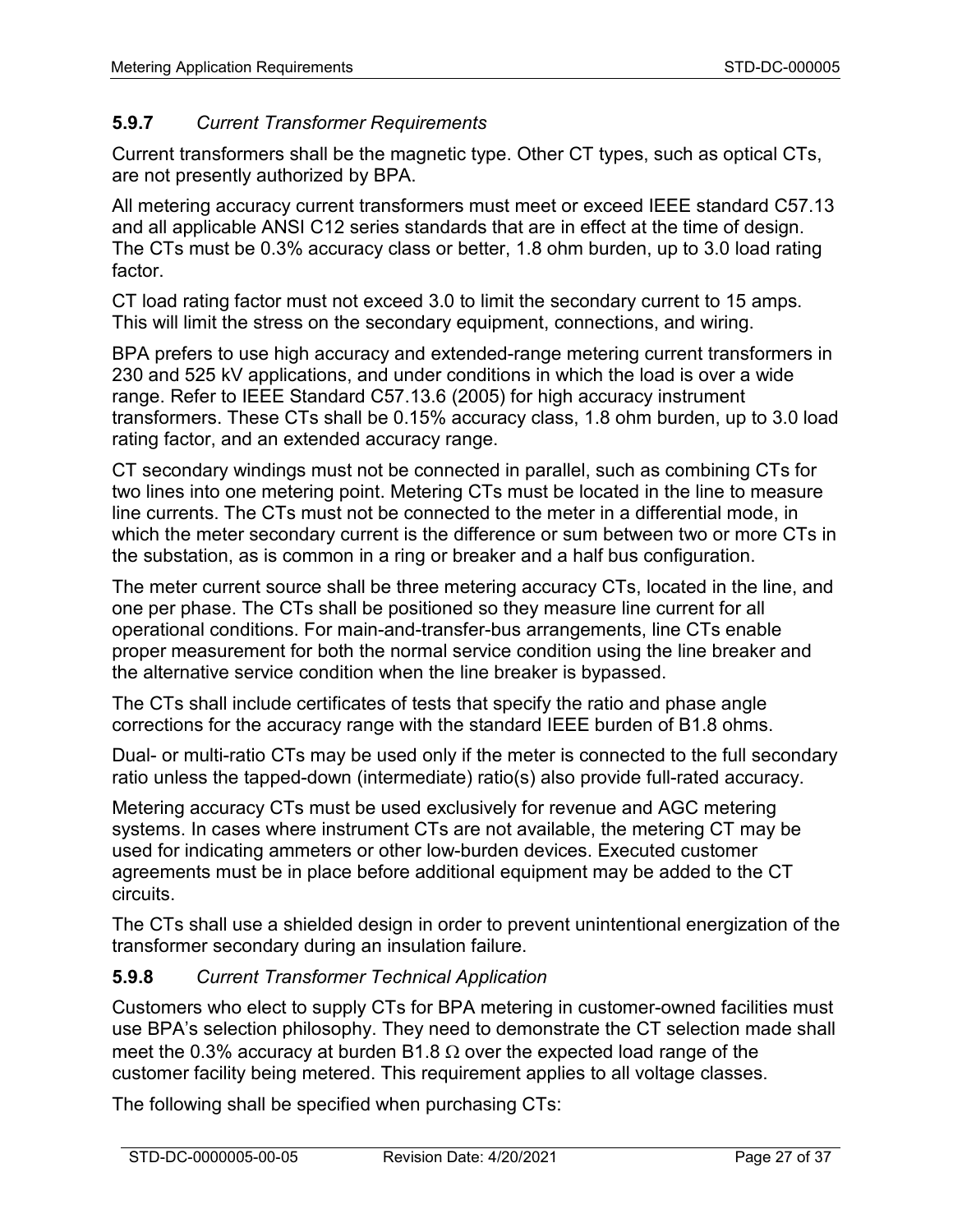- Accuracy Class: BPA requires 0.3% accuracy or better
- Burden: BPA requires B1.8  $\Omega$
- Nominal System Voltage Rating: the nominal phase-to-phase voltage
- Physical Feature: Dry, oil-filled, gas insulated
- Rating Factor  $(3.0 \text{ or } \text{less})$ : 1.0, 1.5, 2.0 or 3.0; do not exceed 3.0
- Ratio: XXXX:5

#### **5.9.9** *Current Transformer Ratio Selection*

The following shall be followed when selecting a CT ratio for a typical metering application.

Maximum Load Current:

- The maximum load current should be based on equipment ratings. In some cases, the maximum load current may need to be determined from the customer historical energy demand data and estimating future load growth.
- The maximum current for a transmission line is assumed to be 120% of the emergency or -30 degree C current rating.
- The maximum current for a transformer is assumed to be 130% of the maximum MVA rating.
- The maximum current for a generator is assumed to be 100% of the MVA rating.

Minimum Load Current:

- The minimum load current should be based on equipment ratings.
- The minimum load current for a transmission line or transformer is assumed to be 10% of the maximum load current.
- For generation metering assume the minimum current is 5% of the maximum rated MVA.
- In some cases, the minimum load current may need to be determined from the customer historical energy demand data. In these cases, the minimum load is assumed to be 30% of the peak demand.
- Minimum current requirements for large generation meter applications need to be carefully analyzed where the metering system is required to measure both the generation energy output and back-feed station service load when the generation is down. BPA will select a CTR that satisfies the maximum generation output with as much low current accuracy as possible. It is assumed the minimum station service load is 10% of the maximum station service equipment rating. If greater plant station service load accuracy is necessary, additional station service metering or the use of high accuracy, extended range CTs may be required.

CT Ratio Selection: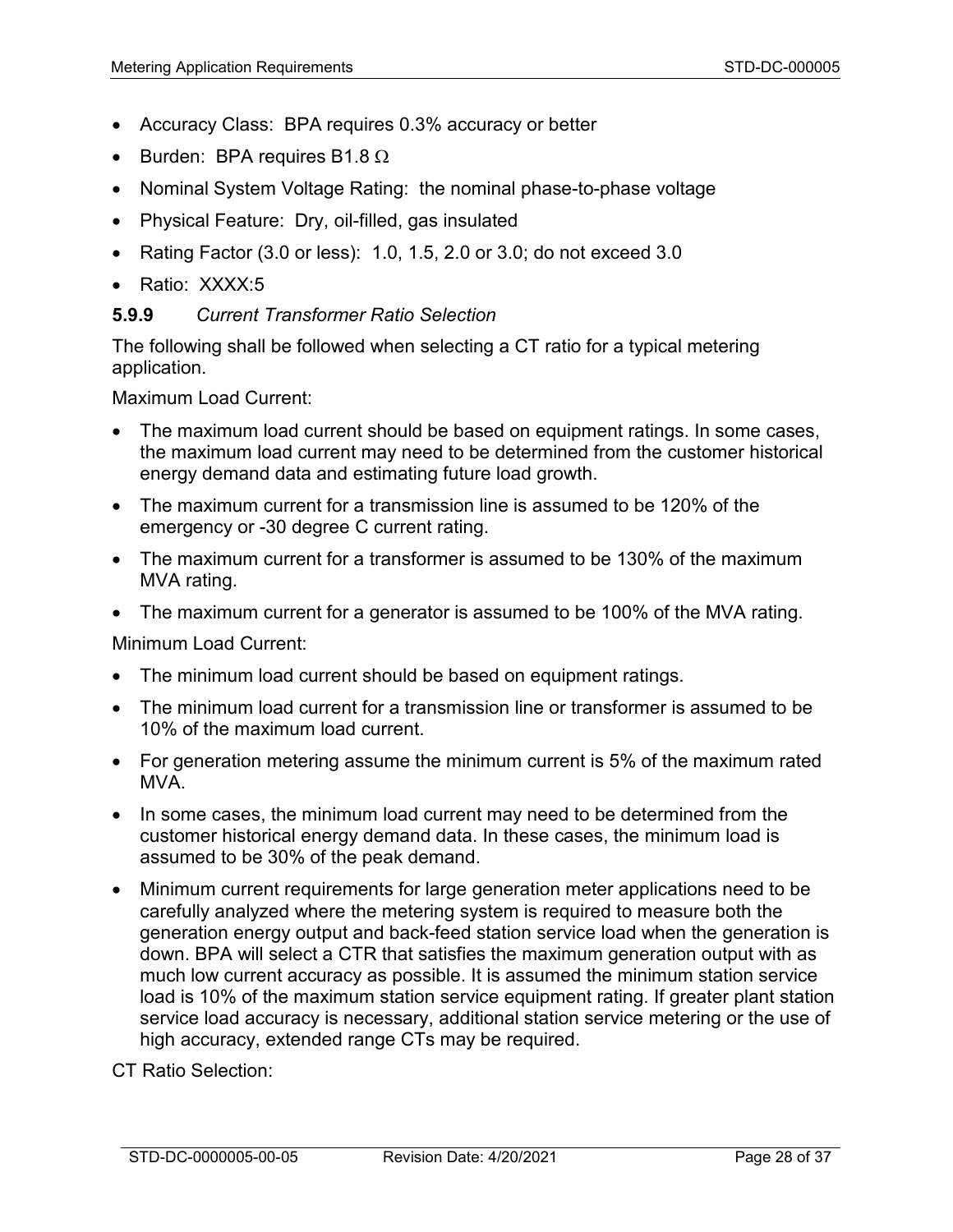- The current transformer ratio (CTR) selection ensures metering accuracy over the expected metered load range. The load range is considered to be between the maximum and minimum load current determined above. The CT ratio, rating factor, and accuracy class determines the overall CT accuracy operating range. A high accuracy CT may also be required to extend the accuracy operating range. BPA typically uses 0.15% accuracy class and extended range CTs on all 230kV and above applications and 0.3% accuracy CTs on all 115 kV and below applications.
- For the best CT performance and accuracy, the CT ratio and rating factor should be selected to meet the following:
	- $\circ$  The minimum load current should not be less than the CT minimum accuracy range. For a 0.3% accuracy class CT, the accuracy range is assumed to be 10-100% of the full load rating (e.g. for a 1000:5 CT, the full load rating would be 1000A). For a 0.15% accuracy class CT the accuracy range is assumed 5- 100% of the full load rating, unless otherwise noted on the nameplate.
	- o Verify the meter will operate accurately throughout the load range. The SEL-735 meter requires 0.01 amps minimum to function accurately.
	- $\circ$  The maximum load current should be between 80-95% of the CT primary current rating multiplied by the CT rating factor. The CT secondary current must not exceed 15 amps, and thus the CT rating factor must not exceed 3.0.
- High accuracy and extended range CTs should be considered for loads routinely less than 10% of the CT current rating.

#### **5.9.10** *BPA Standard Current Transformers*

The following table shows the 69 kV through 230 kV typical BPA meter accuracy current transformers and specifications. These CTs types will cover a majority of applications.

| <b>Voltage</b> | <b>Ratio</b> | <b>Specifications</b>                                                                                                   | <b>BPA Catalog</b><br>No. |
|----------------|--------------|-------------------------------------------------------------------------------------------------------------------------|---------------------------|
| 69 kV          | 1000:5       | 0.15% accuracy; extended range, 2.0 rating factor; 1.8 ohms burden;<br>accuracy range 0.5-2000 amps primary             | 1022677                   |
| 69 kV          | 100/200:5    | 0.3% accuracy; 2.0 rating factor; 1.8 ohms burden; accuracy range<br>10-200/20-400 amps primary                         | 1022681                   |
| 115 kV         | 1000:5       | 0.15% accuracy; extended range, 2.0 rating factor; 1.8 ohms burden;<br>accuracy range 0.5-2000 amps primary             | 1022682                   |
| 230 kV         | 2000:5       | 0.15% accuracy; 2.0 rating factor; 1.8 ohms burden; accuracy range<br>1-4000 amps primary                               | 1021816                   |
| 230 kV         | 1000:5       | 0.15% accuracy; 2.0 rating factor; 1.8 ohms burden; accuracy range<br>10-2000 amps primary                              | 1023038                   |
| 500kV          | 1000:5       | 6 cores, one metering core; 0.15% accuracy; 3.0 rating factor; 1.8<br>ohms burden; accuracy range 10-3000 amps primary  | 1022877                   |
| 500kV          | 2000:5       | 6 cores, one metering core; 0.15% accuracy; 2.25 rating factor; 1.8<br>ohms burden; accuracy range 20-4500 amps primary | 1022878                   |
| 500kV          | 3000:5       | 6 cores, one metering core; 0.3% accuracy; 1.0 rating factor; 1.8<br>ohms burden; accuracy range 300-3000 amps primary  | 222898                    |

**Table 2.— Standard BPA Meter Accuracy Current Transformers**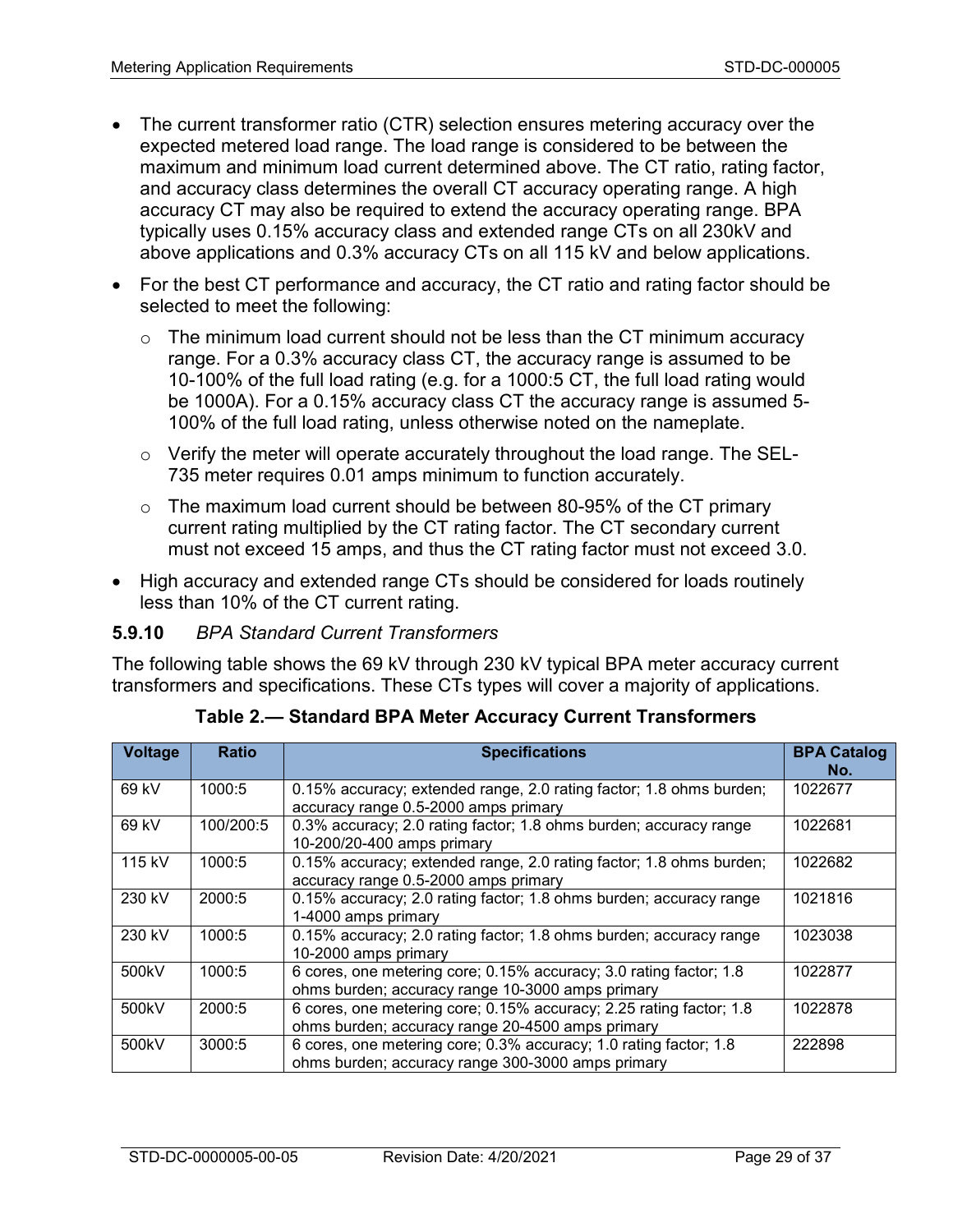#### **5.9.11** *CT Selection Examples*

Below are four metering installation examples for determining the best current transformer.

**5.9.11.1** Example 1: Revenue Metering

#### **Situation:**

Metering Primary Voltage: 12.5 kV

Maximum equipment rating (bank rating): 25 MVA (1155 A)

Maximum Load Current: 130% of bank rating =  $(1.3)(1155 A)$  = 1502 A

Minimum Load Current: 10% of maximum load current = (0.1)(1502) = 150 A

#### **Solution:**

Based on the maximum transformer load of 1502 A, an 800/5, rating factor = 2.0 gives the best performance for this application. This CT will provide accuracy between 80 – 1600 A. The minimum load of 150 A is greater than 10% (80 A) of the CT rating. The 800:5 ratio and rating factor of 2.0 will serve for future load growth up to the transformer rating.

It is always important to check the CT nameplate ratings and manufacturer's test data to verify the CT performance range.

**5.9.11.2** Example 2: Interchange Metering

#### **Situation:**

Metering Primary Voltage: 115 kV

Peak Load OUT (BPA to other utility): 100 MW (502 A)

Peak Load IN (Other Utility to BPA): 75 MW (377 A)

Minimum Load: Periods when power flow is changing direction: 0 MW (0 A)

Maximum Load Limit (line rating): 150 MVA (753 A) -30 degree C line rating

Interchange loads are bi-directional, meaning that power can flow between utilities in either direction, depending on conditions. Some questions to consider when selecting a CT are the following:

Will the load ever reach the transmission line current rating during a contingency due to an outage of another facility? (Wide swing of load range must be accommodated.)

Will the load regularly alternate between plus and minus and often hover around the zero point? (Light load performance is an issue.)

Will the load be strong in one direction and then switch (seasonally or on/off or due to generation schedules) to be strong in the other direction, with little time at zero? (Light load performance may not be an issue.)

#### **Solution:**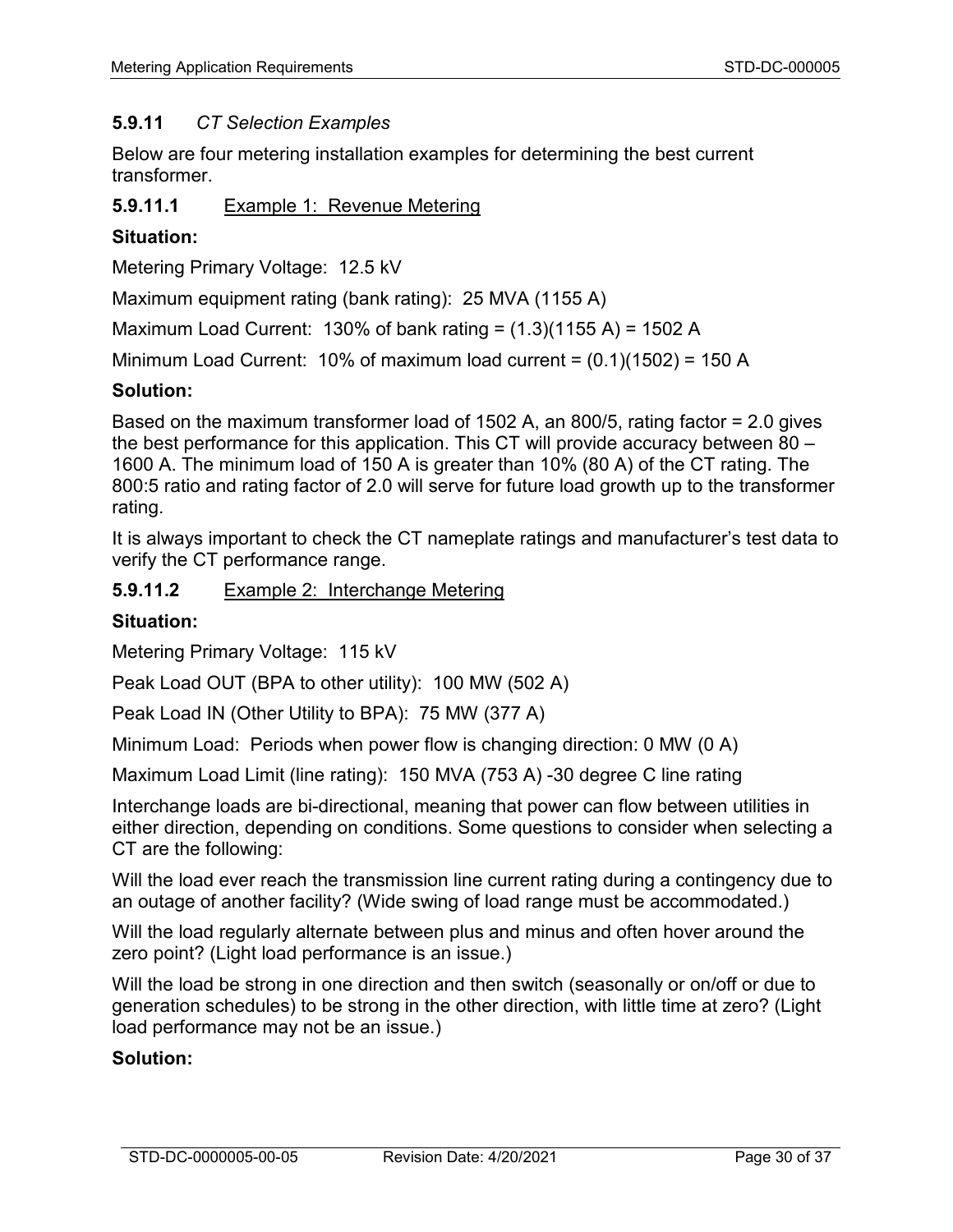The CT should cover the -30 degree C line rating of 753 A, maximum current = 753(1.2)  $= 904 A$ 

A standard BPA 115 kV, 1000:5, rating factor 1.0 CT provides 0.3% or better accuracy from 100 A to 1000 A.

For better low-end performance an 800:5, rating factor 1.5 will provide 0.3% or better accuracy from 80 A to 1200 A. Alternatively, a 500:5, rating factor 2.0 will provide 0.3% or better accuracy from 50 A to 1000 A.

If light load accuracy is necessary a high accuracy 1000:5, rating factor 1.0 provides 0.15% accuracy nameplate rating 1 A to 1000 A.

It is always important to check the CT nameplate ratings and manufacturer's test data to verify the CT performance range.

### **5.9.11.3** Example 3, Large Load Interchange Metering

### **Situation:**

Interchange between BPA and another balancing area.

Metering Primary Voltage: 230 kV

Peak Load OUT (BPA to other utility): 1200 MW (3012 A)

Peak Load IN (Other Utility to BPA): 800 MW (2008 A)

Minimum Load: Periods when power flow is changing direction: 0 MW (0 A)

Maximum Capacity (line rating): 3000 A, -30 degree C line rating

Interchange loads are bi-directional, meaning that power can flow between utilities in either direction, depending on conditions. Some questions to consider when selecting a CT are the following:

Will the load ever go to line rating such as during a contingency due to an outage of another facility? (Is there a wide swing of load range that must be accommodated?)

Will the load regularly go bi-directional and often hover around the zero point? (Light load performance is an issue.)

Will the load be strong in one direction and then switch (seasonal or on/off or due to generation schedules) to be strong in the other direction, with little time at zero? (Light load performance may not be an issue.)

How important are near zero readings?

#### **Solution:**

The CT should cover the -30 degree C line rating of 3000 A, maximum current =  $3000(1.2) = 3600$  A.

A standard BPA 230 kV, 3000:5, rating factor 1.5 CT provides 0.3% or better accuracy from 300 A to 4500 A.

For better low-end performance a 2000:5, rating factor 2.0 will provide 0.3% or better accuracy from 200 A to 4000 A.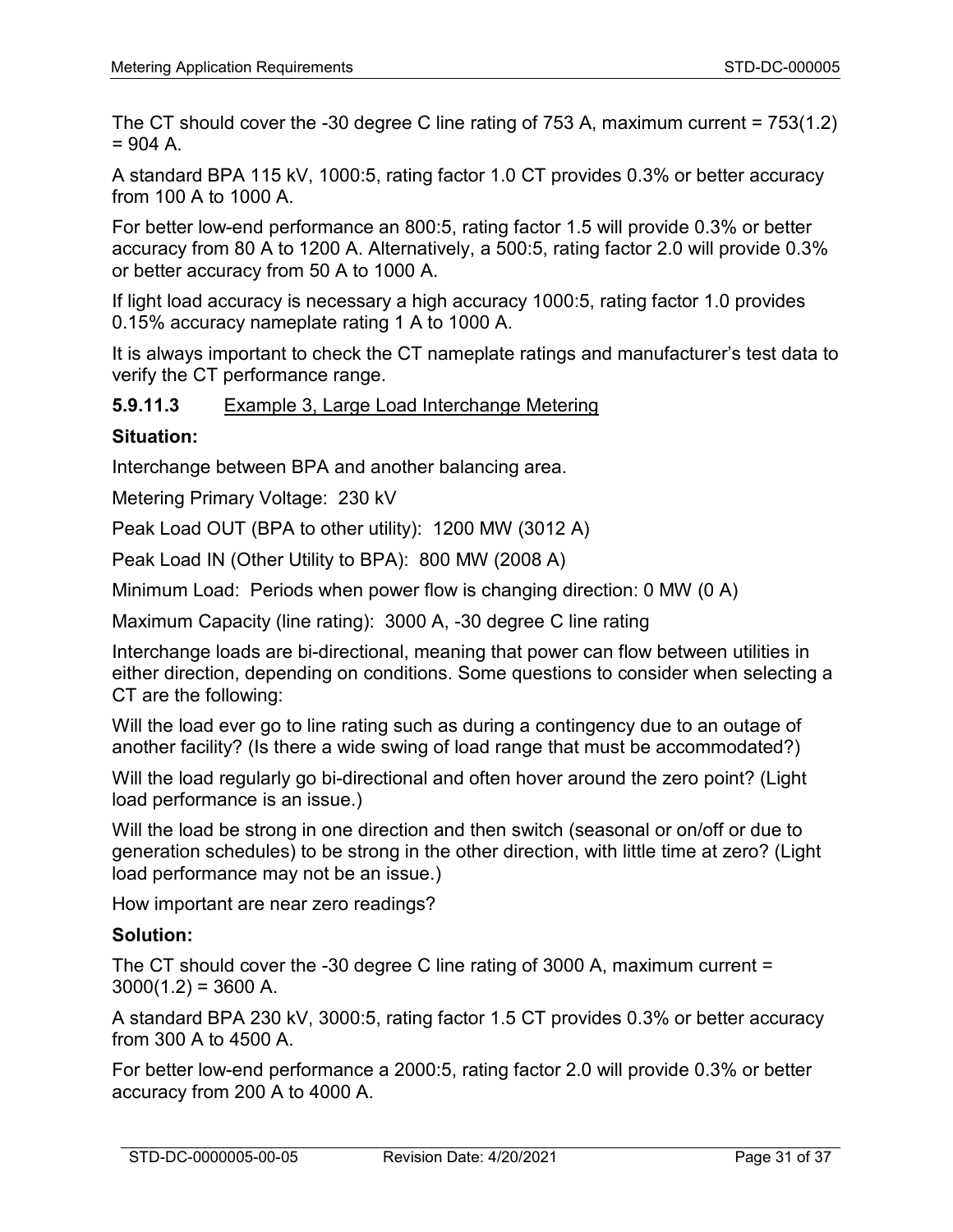If light load accuracy is necessary a high accuracy 2000:5, rating factor 2.0 provides 0.15% accuracy from 1 A to 4000 A.

It is always important to check the CT nameplate ratings and manufacturer's test data to verify the CT performance range.

### **5.9.11.4** Example 4: Generation Metering

#### **Situation:**

Metering must be accurate at both the high and low end.

Metering Primary Voltage: 230 kV

Maximum Capacity and Peak Load (generation output): 100 MW (251 A)

Minimum Load: Reverse flow from system to generator during non-generation periods: 0.5 MW (1.25 A)

Generation at a wind farm varies from the maximum rating of the combined turbines to zero, depending on the wind. Each wind turbine has a parasitic load, and the wind farm has a station service load associated with the interconnecting substation. If there is generation, these loads are self-supplied by the farm.

When generation is zero, the interconnecting transmission system (BPA) backfeeds the generation site to supply the parasitic loads. This sets up a very wide swing between the maximum generation and the backfeed to the loads, both of which need to be measured accurately.

The right to serve the load does not belong to BPA but rather to the local utility, which typically is a BPA customer. When there is reverse flow, the metering point is a delivery point from BPA to the local utility and a revenue metering point for the utility to bill the generation facility. This makes accurate metering at very low loads essential.

In this example, load ranges from 251 A IN at full generation to 1.25 A OUT (backfeed) for zero generation. This places an extreme range requirement on the CT specification.

#### **Solution:**

Based on a load swing of 1.25 A to 251 A primary, this application requires extended range and high accuracy CTs. Selecting a CT with a ratio of 200:5, rating factor 1.5, and high accuracy and extended range will provide 0.15% accuracy from 1.00 A to 300 A primary.

Always check the CT nameplate ratings and manufacturer's test data to verify the CT performance range.

#### **5.9.12** *Current Transformer Testing Requirements*

Commission testing a new current transformer must include a ratio, polarity, secondary circuit burden, and insulation test. Freestanding CTs of 115 kV and above must also be power-factored.

### **5.9.13** *Voltage Transformer Requirements*

All voltage transformers (VTs) shall conform to the IEEE standard C57.13.6 accuracy class for metering service of 0.3% or better, and shall be provided with certificates of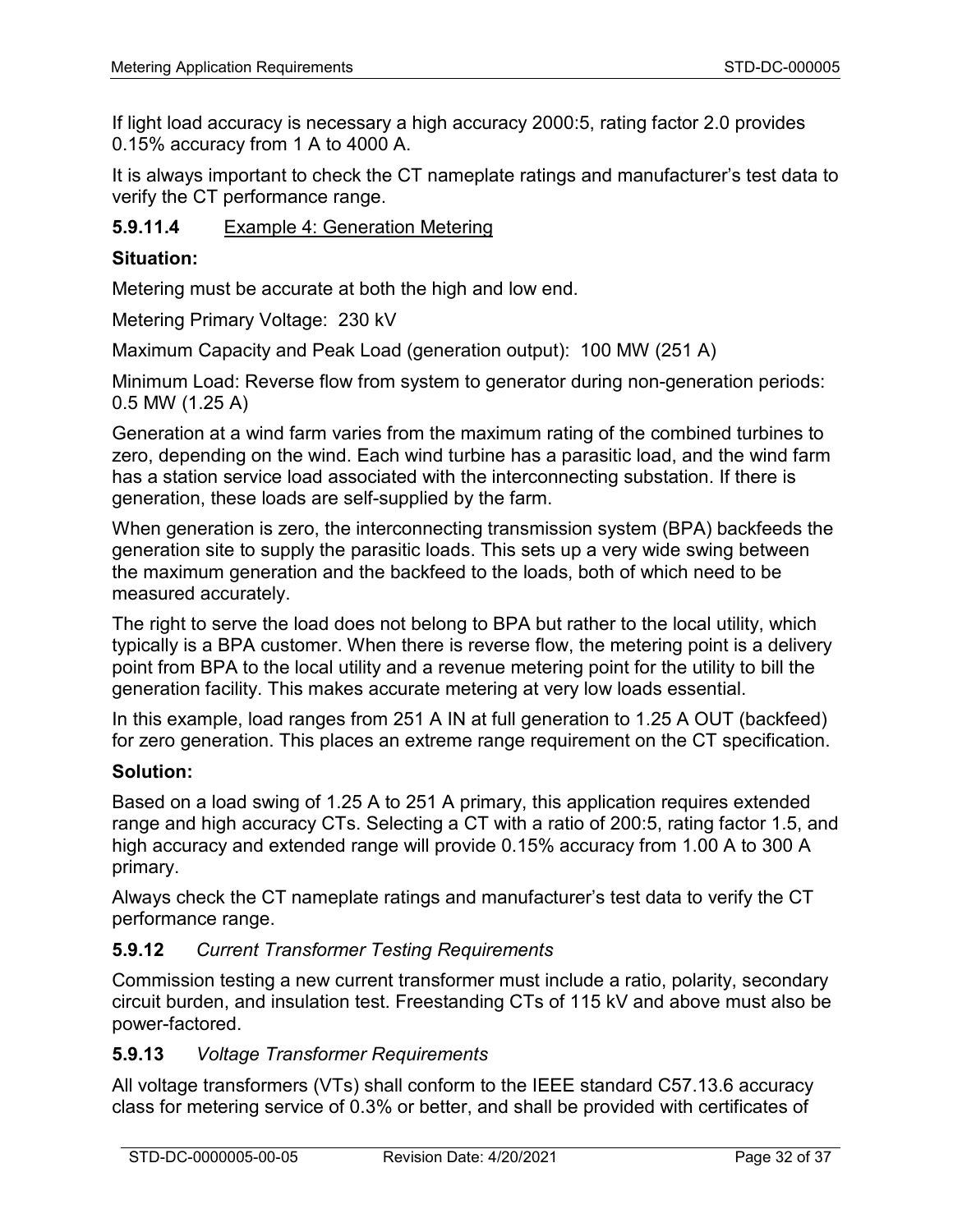test stipulating the ratio and phase angle corrections at 100% rating with zero burden and with the rated maximum standard burden.

Selection of the voltage transformer is based on primary voltage and the maximum voltampere burden, which may be connected to its secondary at a standard ambient temperature rating above 30 degree C with a 55 degree C rise while maintaining rated accuracy.

The VTs shall be positioned so they measure the voltage at the meter point for all possible switching configurations.

During the loss of AC station service power and when SEL-735 metering systems are 120VAC powered, the SEL-735 metering system will automatically switch its power source to the VT adding the following burden:

- For a redundant metering system, the VT burden is 190 VA.
- For a redundant metering system with no AGC back-up meter (small generation template) the VT burden is 110VA.
- For a single metering system, the VT burden is 60 VA.
- For cabinet meters with a convenience outlet, no additional burden needs to be added for the convenience outlet when calculating total VT burden. The field will need to check available capacity prior to using the convenience outlet.

Voltage transformers specified for revenue metering will follow the standard burden table below.

| <b>Burden</b> | <b>Volt-Amperes at 120 V</b> | <b>Burden Power Factor</b> |
|---------------|------------------------------|----------------------------|
| W             | 12.5                         | 0.7                        |
|               | 25.0                         |                            |
|               | 75.0                         | 0.85                       |
|               | 200.0                        | 0.85                       |
|               | 400.0                        | 0.85                       |

**Table 3.— Standard Burden for Voltage Transformers**

Selected VT ratios shall be consistent with the phase-to-ground voltage to be monitored. For typical wye-grounded power systems, VT primaries are connected phase-to-ground. Transformer secondary meter potentials are nominally 120 volts phase-to-ground. Acceptable secondary voltage is 67 – 300 volts line to ground. For 480 (277 line to ground) volt potential circuits, a 2.5:1 revenue-accuracy step down voltage transformer will be installed to lower the meter potential to a safer working level.

Customer-supplied VTs connected phase to phase for 2-element metering shall be considered on a case-by-case basis. The customer request for 2-element metering and BPA approval must be documented in writing.

The application of capacitor voltage transformers (CVT) and magnetic voltage transformers will follow STD-DS-000041 Instrument Transformers Design Standard.

MVTs maintain accuracy over time and are therefore preferred unless safety issues prohibit their use. MVTs are required when the metering is also being used to provide power quality data.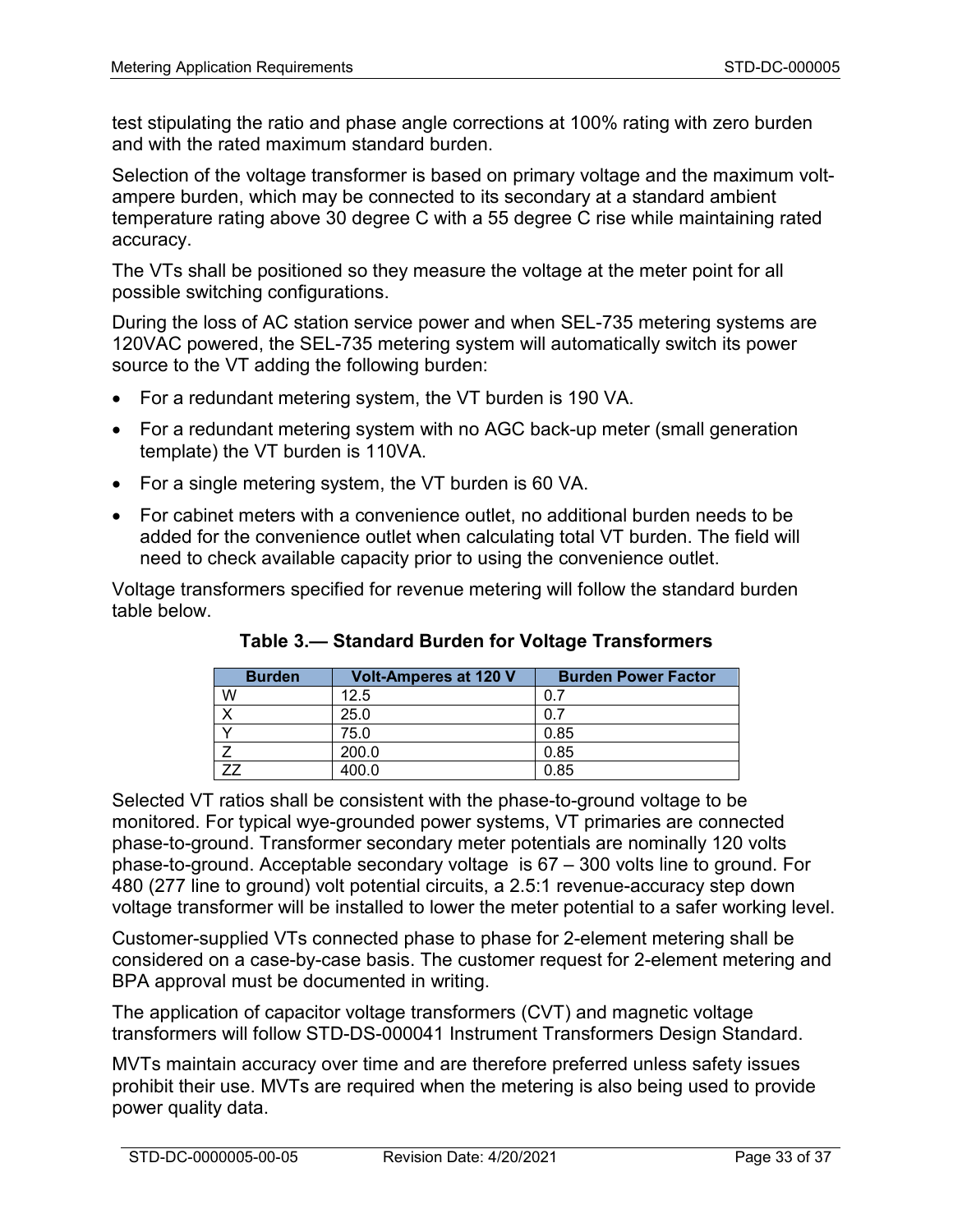The VTs shall use a shielded design in order to prevent unintentional energization of the transformer secondary during an insulation failure.

# **5.9.14** *Voltage Transformer Technical Application*

The following are to be specified when purchasing VTs:

- Accuracy Class: BPA requires 0.3% accuracy over name plate burden range
- Burden: W, X, Y, Z, and ZZ
- Nominal System Voltage Rating: the nominal phase-to-phase voltage
- Type: magnetic voltage transformer or capacitor voltage transformer
- Ratio: XXXX:1

Typical voltage transformer ratios for metering are listed in the following table.

| $\theta$ - $\theta$ Voltage | <b>Voltage Transformer Ratio</b> |
|-----------------------------|----------------------------------|
| 12.5 kV                     | 60:1                             |
| 13.8 kV                     | 70:1                             |
| 20.8 kV                     | 100:1                            |
| 34.5 kV                     | 175:1                            |
| 69 kV                       | 350:1                            |
| 115 kV                      | 577:1                            |
| 230 kV                      | 1150:1                           |
| 525 kV                      | 2500:1                           |

**Table 4.— Typical Voltage Transformer Ratios**

#### **5.9.15** *Voltage Transformer Testing Requirements*

Commission-testing a new VT must include a ratio, polarity, secondary circuit burden, and insulation test. Power factor test will be included on VTs 115 kV class and above.

## **5.10 Testing and Calibration**

BPA will perform calibration tests at least every two years on all revenue, generation, and interchange meters.

Witness testing by BPA or customer will occur for meter commissioning, calibration, or replacement. When testing is to be witnessed, the testing party shall contact the other party a minimum of 2 weeks in advance of the test date. The witness party shall receive a copy of the test data from the testing party upon request.

The AGC kW signal provided from a common, agreed-upon source meter to both balancing authorities must be verified every two years during the meter test.

BPA test instruments used for meter calibration shall be calibrated yearly and traceable to the National Institute of Standards and Technology (NIST) Standards.

BPA may install test equipment in parallel with customer test equipment or may compare standard tests.

BPA, in cooperation with the customer, will make any necessary internal software scaling factor changes or channel changes.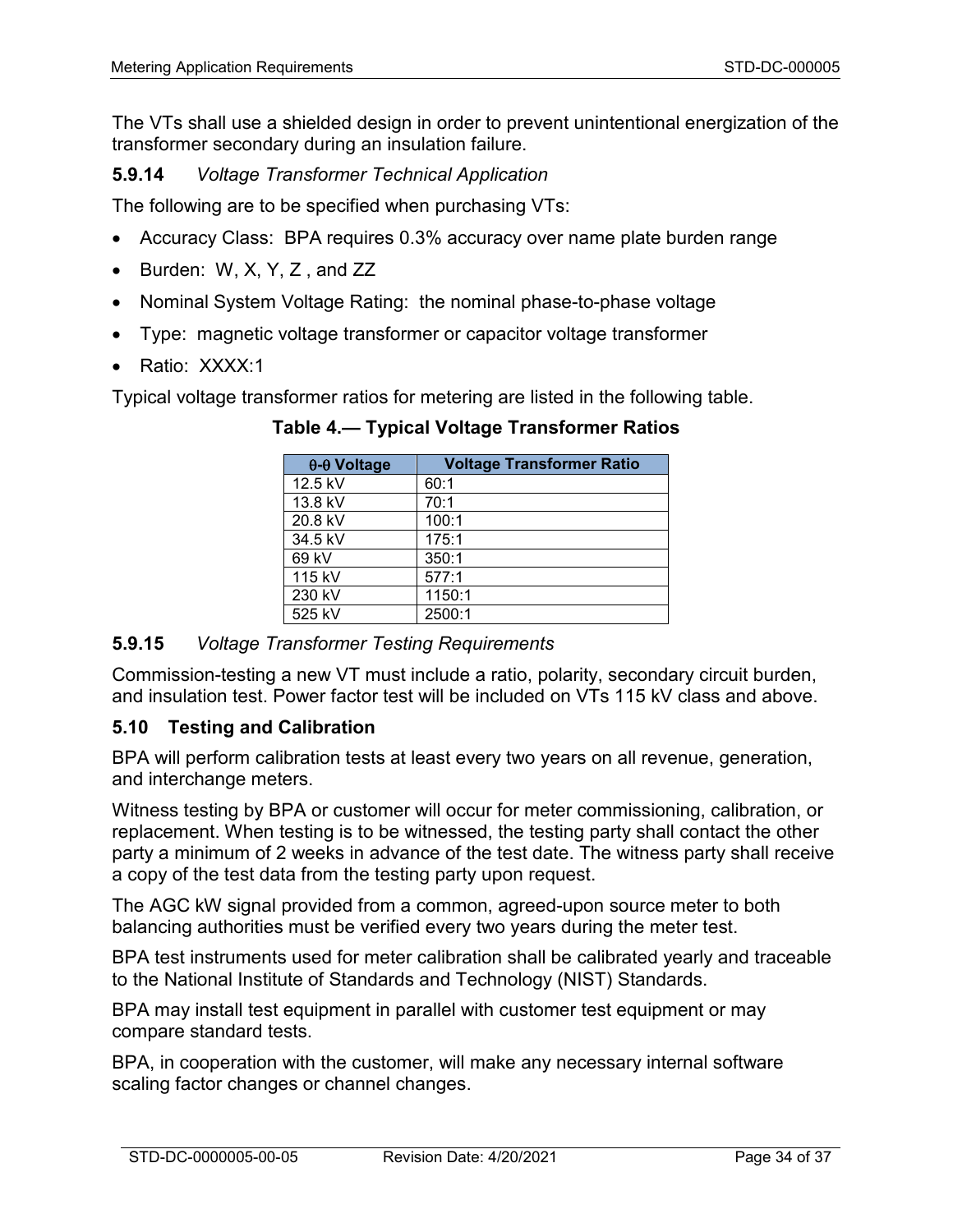In-service potential and current checks must be performed at the time of initial meter energization and at the completion of each meter calibration. In-service checks are measurements of amplitude and phase angle of actual current and voltage quantities. Current in-service checks must be done with and without current test burden.

During in-service tests, live hourly kWh and AGC quantities are being transmitted to the Control Center. These tests require sufficient load be available to perform valid measurements.

All implemented meter outputs must be tested for accuracy and performance.

If the meter has internal compensation, the compensation settings data must be documented. Additionally, the compensated meter must be tested in both uncompensated and compensated configurations.

During initial energization of interchange and integration meters, all digital and analog quantities are simulated to ensure the balancing authority(s) receives the correct indication(s).

For new installations, communication circuits must be verified for proper operation during a required 30-day burn-in period.

Release to operations means all work is complete and has been verified, in-service tests are complete, and the facility is available for dispatch.

#### **6. REFERENCES**

- American National Standards Institute (ANSI). ANSI C12, "Series Standards, Compliance Testing Standard for Utility Industry Metering Communications Protocol Standards" (IEEE draft standard). Washington, D.C.
- American National Standards Institute (ANSI). ANSI C12.20, "Electricity Meters 0.1, 0.2, and 0.5 Accuracy Classes". Washington, D.C.
- Bonneville Power Administration (BPA), U.S. Dept. of Energy. "Requirements for Leased Multi-Tone Circuit – Voice Grade" (Technical Specification No. 10A-1, source: BPA Telecommunications Design Group TECT). Portland, Oregon.
- Bonneville Power Administration (BPA), U.S. Dept. of Energy. STD-DS-000003, "Outdoor Conduit Systems". Portland, Oregon.
- Bonneville Power Administration (BPA), U.S. Dept. of Energy. STD-DS-000021, "Electromagnetic Interference (EMI) Mitigation Practices". Portland, Oregon.
- Bonneville Power Administration (BPA), U.S. Dept. of Energy. STD-DS-000041, "Instrument Transformer Design Standard". Portland, Oregon.
- Bonneville Power Administration (BPA), U.S. Dept. of Energy. SPC Maintenance Standard: STD-MC-R00003, "AGC – Interchange MW Metering Common Source Verification Test Standard". Portland, Oregon.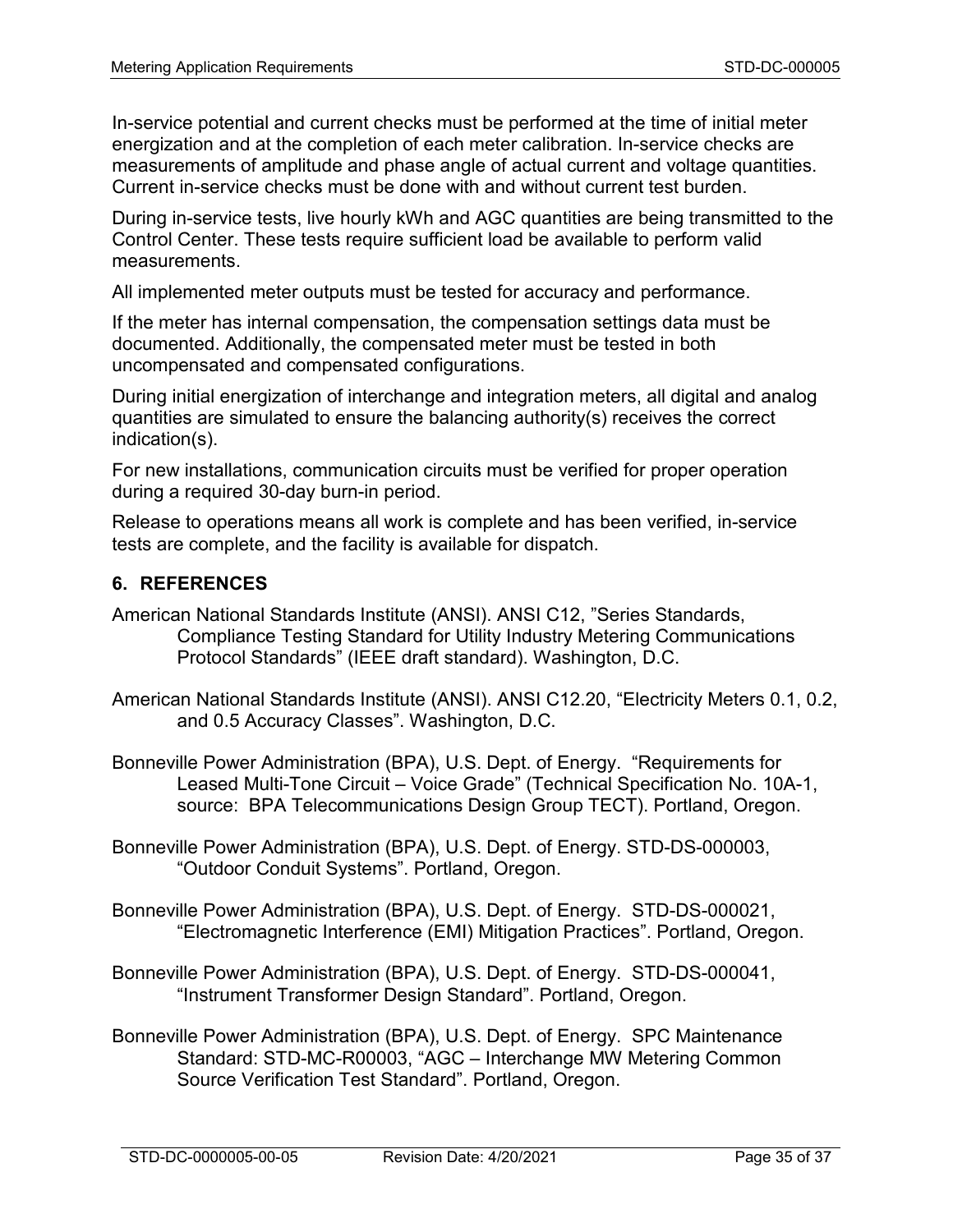- Bonneville Power Administration (BPA), U.S. Dept. of Energy. SPC Maintenance Standard: STD-MC-R00010, "Revenue Metering Maintenance Standard". Portland, Oregon.
- Bonneville Power Administration (BPA), U.S. Dept. of Energy. STD-N-000001, "Technical Requirements for Interconnection to the BPA Transmission Grid". Portland, Oregon.
- Bonneville Power Administration (BPA), U.S. Dept. of Energy. "Substation Ground Data List". Portland, Oregon.
- Institute of Electronics and Electrical Engineers (IEEE). IEEE Standard 487, "IEEE Recommended Practice for the Protection of Wire-Line Communication Facilities Serving Electric Supply Locations". New York, New York: 2007.
- Institute of Electronics and Electrical Engineers (IEEE). IEEE Standard C57.13.6, "IEEE Standard for High-Accuracy Instrument Transformers". New York, New York: 2005.
- Institute of Electronics and Electrical Engineers (IEEE). IEEE Standard C57.13, "Requirements for Instrument Transformers". Washington, D.C.
- The North American Electric Reliability Corporation (NERC). NERC Standard BAL-005- 1–"Automatic Generation Control". Princeton, NJ.
- Western Electrical Coordinating Council (WECC). "Electric Industry Data Exchange (EIDE) Communications Protocol Documents" 1.0.5, Proposed by WECC DEWG 11/22/2006.

## <span id="page-35-0"></span>**6.1 Associated Design Templates Drawings**

All drawings listed below refer to the latest revisions of Standard Drawings published by Bonneville Power Administration (BPA), U.S. Department of Energy.

#### **Outdoor Junction Box:**

Drawing 325808 Layout and Wiring

#### **24" Rack Mounted Revenue Meter:**

- Drawing 336087 Block Diagram
- Drawing 336088 Schematics
- Drawing 336089 Layout and Wiring
- Drawing 336090 Bill of Material